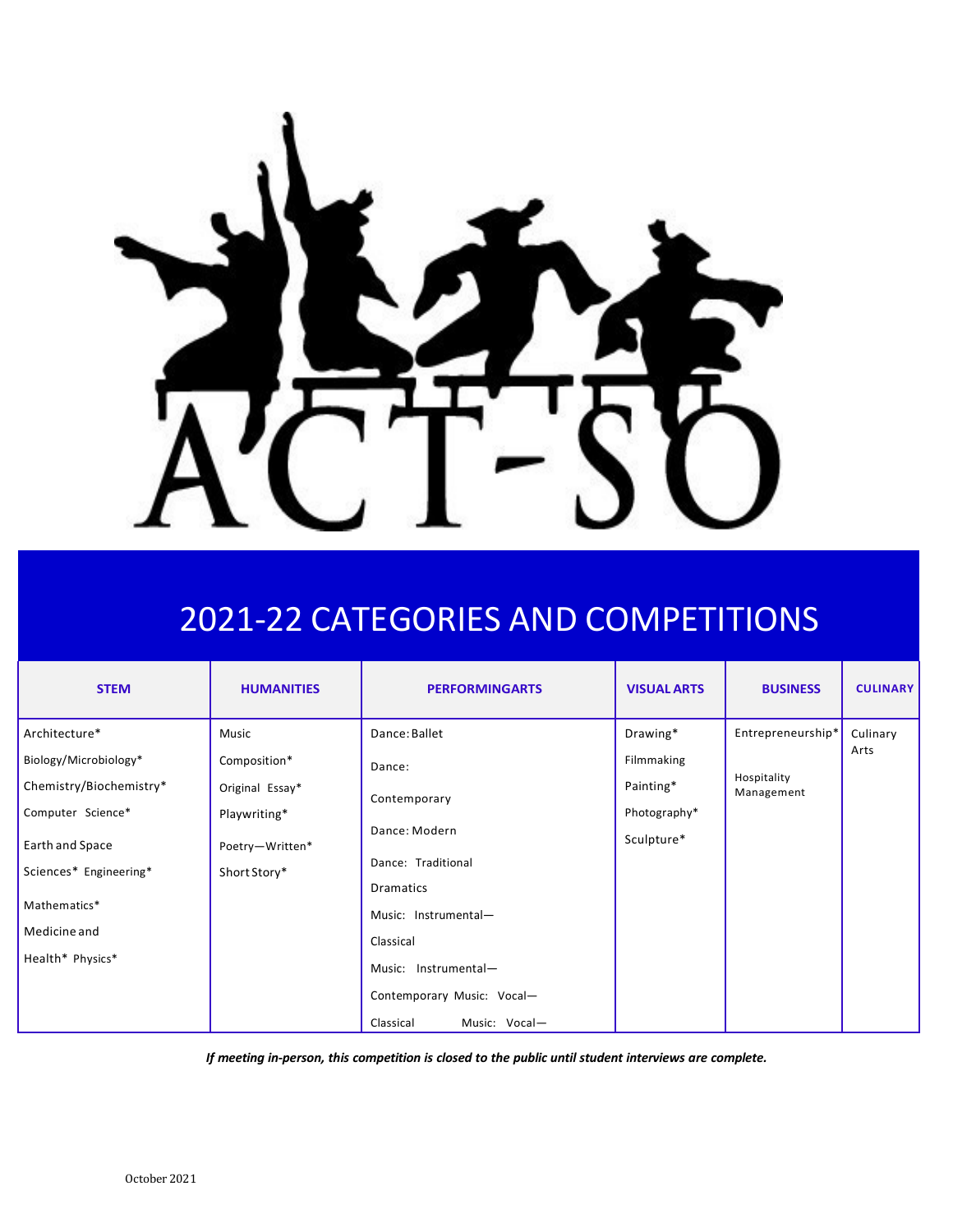# **ENTREPRENEURSHIP\***

Refers to owning, organizing, and managing your own business by providing a necessary product or service.

#### **REQUIREMENTS:**

- 1. Submit 1 copy of the contestants' business plan.
- 2.One, typed 8-½-inch by 11-inch double spaced business plan must accompany the project. The business plan, which should be a minimum of ten (10) pages and not to exceed twenty (20) pages, should include a cover page, executive summary, company description, a marketing plan, a management plan and a financial plan, in addition to any supporting documents (i.e. graphs, photographs, statistical data). The student's name, page number and branch must be at the top of each page. The plan must be submitted on or before the specified deadline for judges' pre.
- 3.The contestant is required to make an oral presentation, not to exceed five (5) minutes, explaining his/her business plan. Product demonstrations are not required but can be offered at the requests of the judges.
- 4. A visual presentation in the form of a display, slide show, or PowerPoint presentation should be provided.
- 5.Contestants should be familiar with business terminology in general and about terminology related to their selected product/service. Knowing customer segments, value propositions, customer channels, revenue streams, and cost structure can be helpful.
- 6.Contestants are required to have personally conducted the business plan analysis and have been involved with the production of any prototype product or service trials. A statement of Competitor Integrity must be signed.
- 7. The NAACP ACT-SO Program will provide electrical power and an LCD projector.
- 8. Contestants must provide a laptop and appropriate adapter for projection.

*NOTE: All scores writs, gold medalist's reports, student projects, and descriptions must be valid and submitted to the national ACT-SO office within 7 days after the local competition. May 10 is the deadline to receive registration information for any local competition held April 30.*

Contestants will be judged by the following criteria:

• Written Business Plan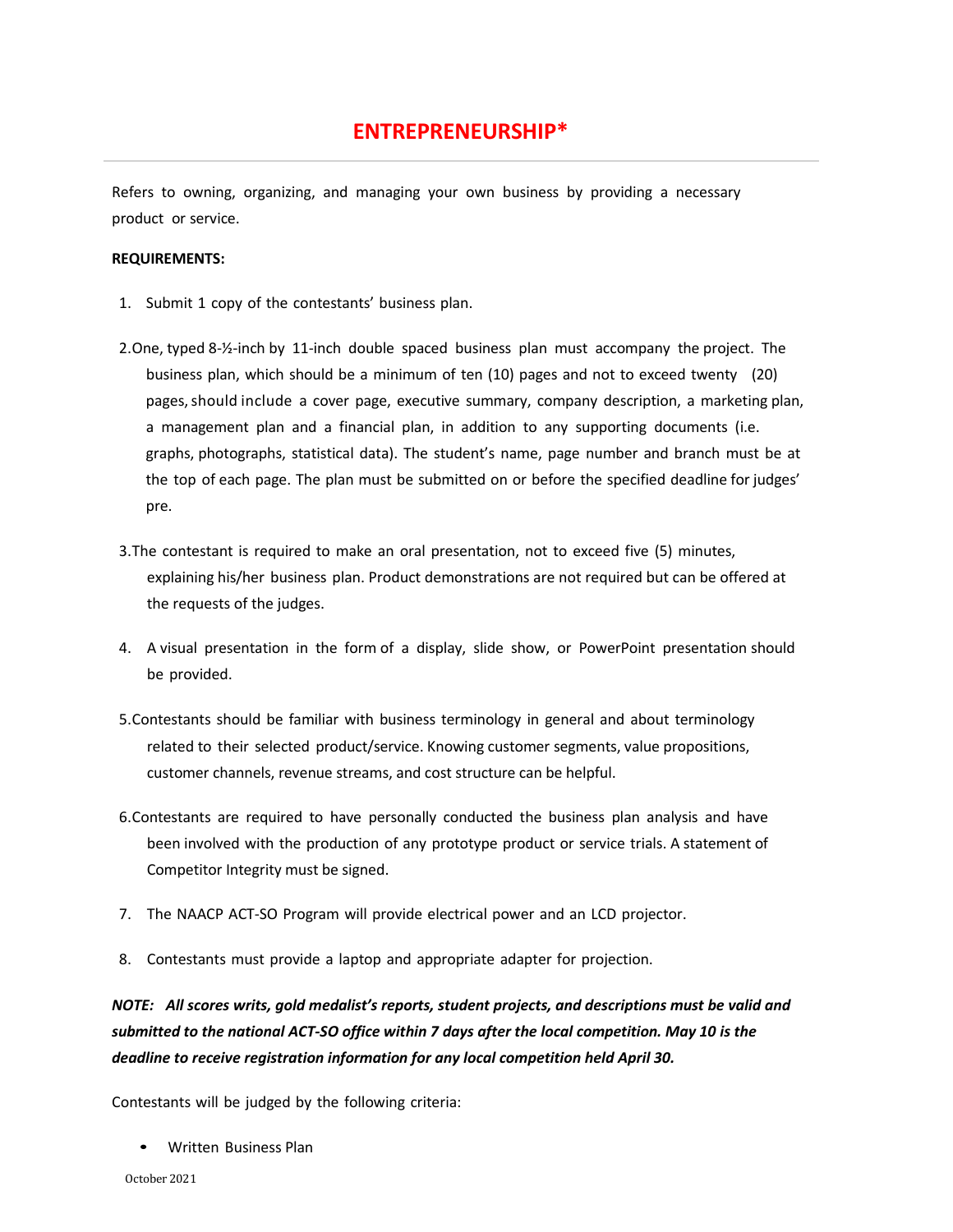- ➢ Marketing Strategy (15)
- ➢ Management Plan/Personnel Profiles (10)
- ➢ Financial Plan (15)
- ➢ Market Research & Analysis (10)
- ➢ Government Requirements (5)
- ➢ Product/Service Knowledge (10)
- ➢ Customer Service Plan (5)
- ➢ Creativity/Originality (5)
- Oral Presentation
	- ➢ Comfort Level of Product/Service Knowledge (10)
	- Social Responsibility/Contribution to the Community (5)
	- ➢ Presentation Style (5)
- Visual Presentation (5)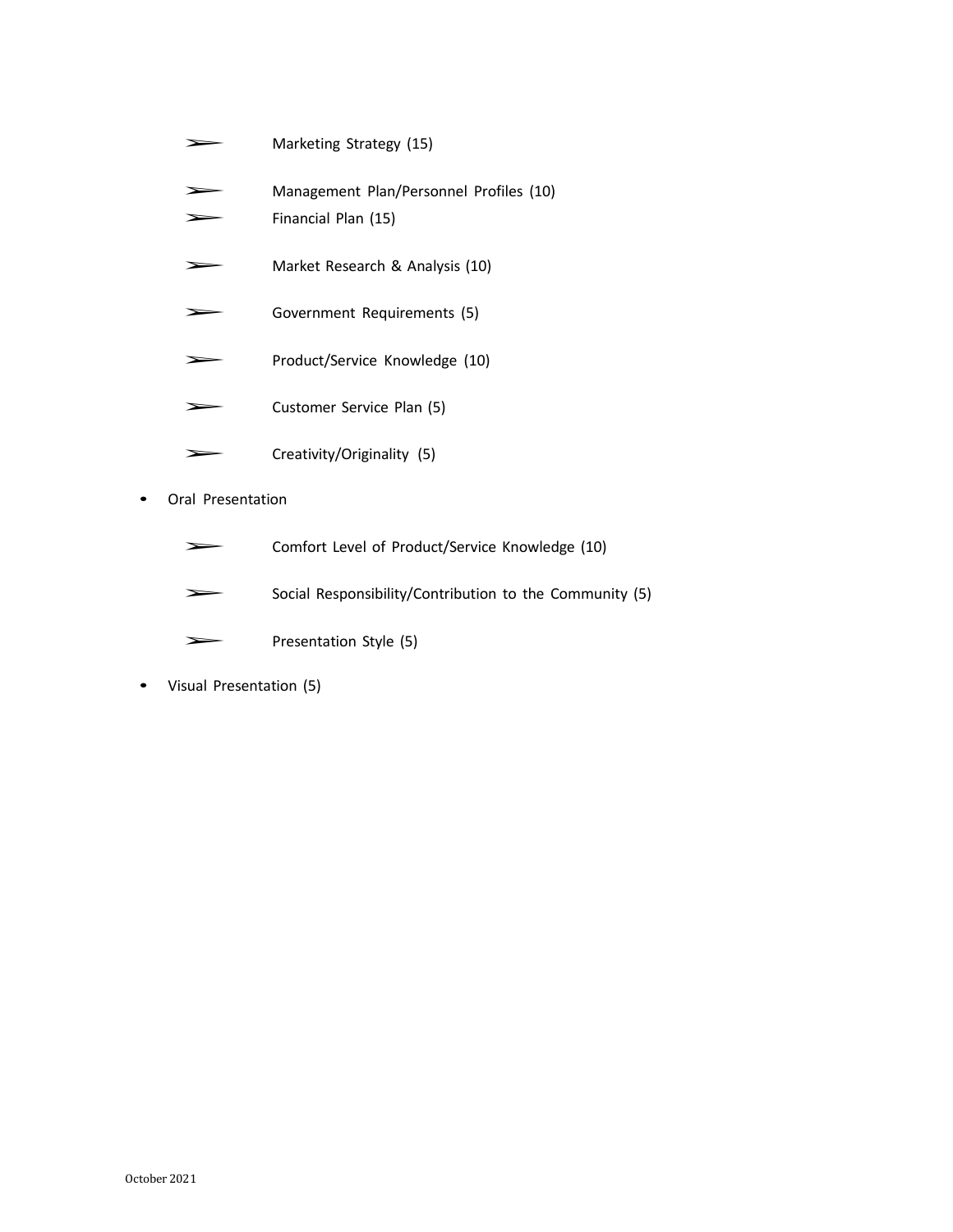# **CULINARY ARTS**

The creative practice of cooking. One who engages in the culinary arts, or a culinarian, is either called a cook or a chef depending on their level of expertise.

Units wishing to participate in the Culinary Competition must follow the application procedures and be approved by the National ACT-SO.

#### **REQUIREMENTS:**

- 1. Each participant must be a high school junior or senior and is required to have previous or current formal culinary education, training or experience.
- 2. Each participant must dress in full professional chef whites, including toque and apron throughout the competition.
- 3. The competition events will be held in a banquet/conference room with tabletop burner or induction cooking.
- 4. 1 (one) written **Menu Plan** is required per student. The **Menu Plan** will consist of the student's plan for executing their competition menu. The Menu Plan should be a maximum of 2 pages and include the guidelines identified in the **Menu Plan** template. The student's name and page number should appear at the top of each page.
- 5. Prior to the start of competition, the student is required to make an **Oral Presentation**, not to exceed five (5) minutes, explaining his/her **Menu Plan**. Contestants should be familiar with business terminology in general and about terminology related to their selected menu. Contestants are required to have personally conducted the **Menu Plan** analysis and have been involved with the production of any prototype product or service trials.
- 6. Each participant will present a **Culinary Skill Demonstration** following all NAACP ACT-SOguidelines and will have 2 hours and 30 minutes preparation and clean up time to complete the following:
	- Two (2) course presentations consisting of Appetizer/Starter Course (student must prepare)
	- Three (3) individual Show plates representing balance and proper portioning
	- Main Course
	- Three (3) individual Show plates (to include a center of the plate protein and 2 accompaniments)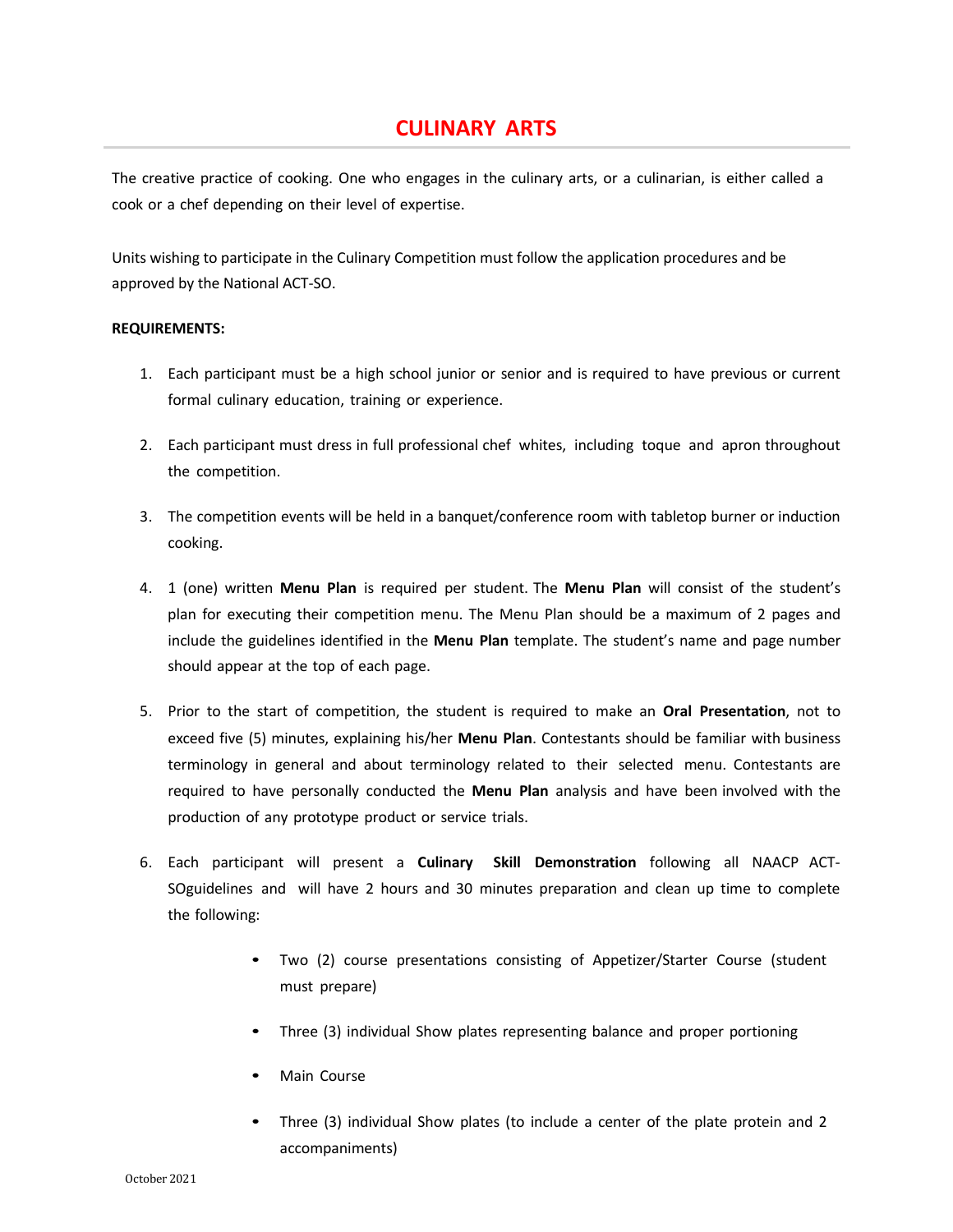- Participants will choose one of the following proteins for use in the Culinary Skills Demonstration: Rock Cornish Game Hen, Chicken or Duck (whole or part of the bird)
- The student will be prepared to fabricate and prepare **ONE** of the following proteins:
	- a) 1 to 1 ½ pound Rock Cornish Game Hen OR
	- b) 2 to 2 ½ pound Chicken **OR**
	- c) 5 to 6 pound Duck.
- 7. The participant is not required to use all of the preparation time. The participant will present in this sequence: **Starter Dish**- 1 plate for presentation and critique and two plates for the judges' table**. Main Course** – 1 plate for presentation and critique, two plates for the judges' table. The participant must be prepared to break down the center of the plate protein items. A community storeroom table and community equipment table will be provided and shared by each of the competition participants. The storeroom may have a variety of ingredients in addition to the items for the **Culinary Skills Demonstration**. Competitors may freely utilize any ingredient and/or equipment in the competition area.

No advance food preparation or cooking is allowed – this includes pre-measured items.

- Chef Toque's, cutting boards and sanitizer & gloves will be provided.
- The community storeroom table will include items from the list on the attached Community storeroom list as well as additional available items.
- Cooking equipment use will be limited to any cooking preparation equipment, which is located on site at the competition facility. If necessary, alternative cooking may be done at an adjacent location at the competition facility. Judges in these areas will monitor cooking as well. Each kitchen work area must be left clean, neat and orderly.
- The judges will finalize scores after the inspection of the kitchen and working areas.

*NOTE: All scores writs, gold medalist's reports, student projects, and descriptions must be valid and* submitted to the national ACT-SO office within 7 days after the local competition. May 10 is the deadline *to receive registration information for any local competition held April 30.*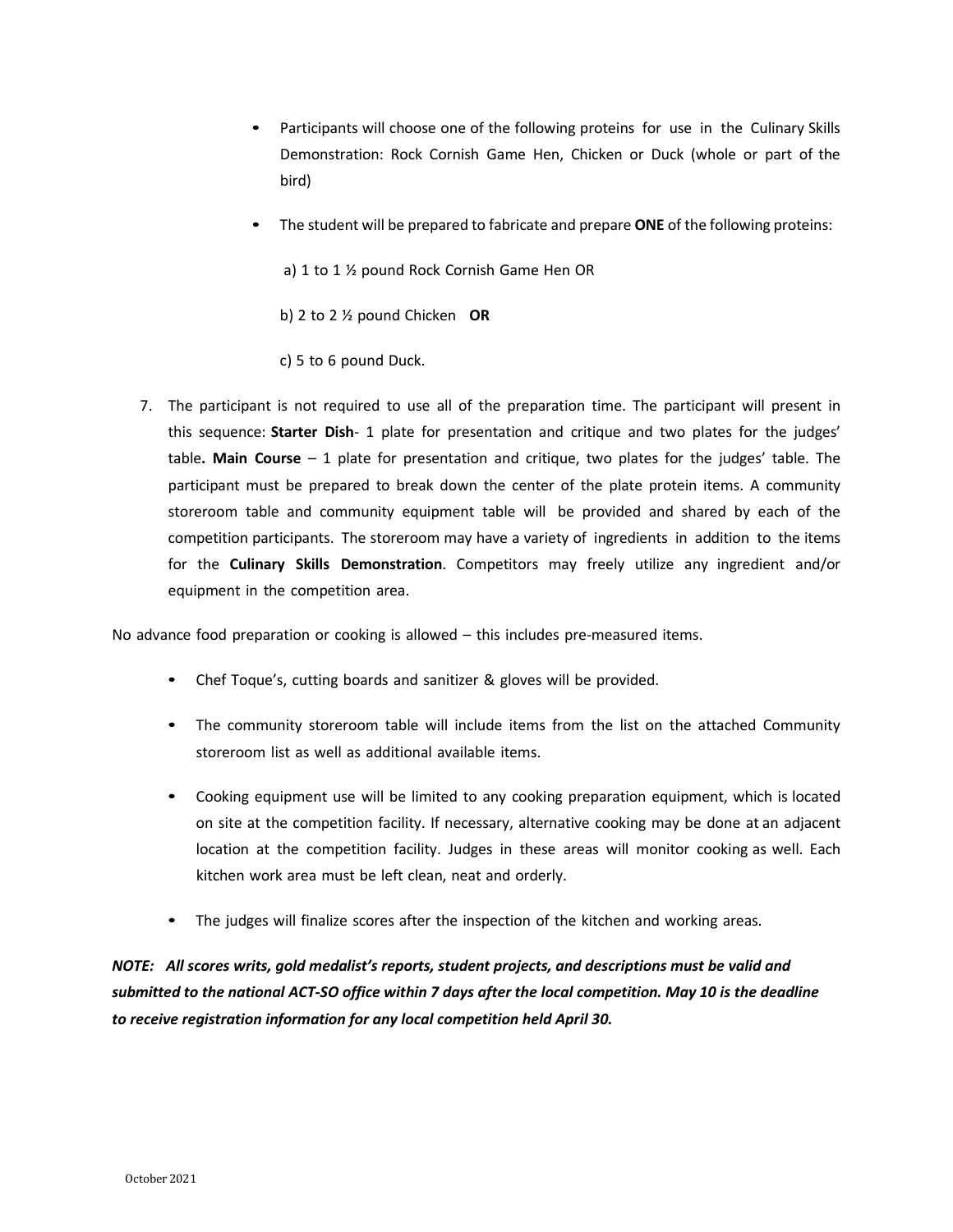Contestants will be judged by the following criteria:

#### **Written Menu Plan (15 points)**

1.Menu Content (5)

#### 2.Grammatical Accuracy (5)

3.Product Knowledge (5)

#### **Oral Presentation (25 points)**

1.Creativity (10)

2.Skills and Craftsmanship (10)

3.Serving and Portion Size (5)

#### **Culinary Skill Demonstration (60 points)**

1.Flavor and Texture (20)

2.Sanitation (5)

3.Work Habits (10)

4.Ingredient Compatibility 5)

5.Nutritional Balance (5)

6.Presentation (10) 7.Use

of Allotted Time (5)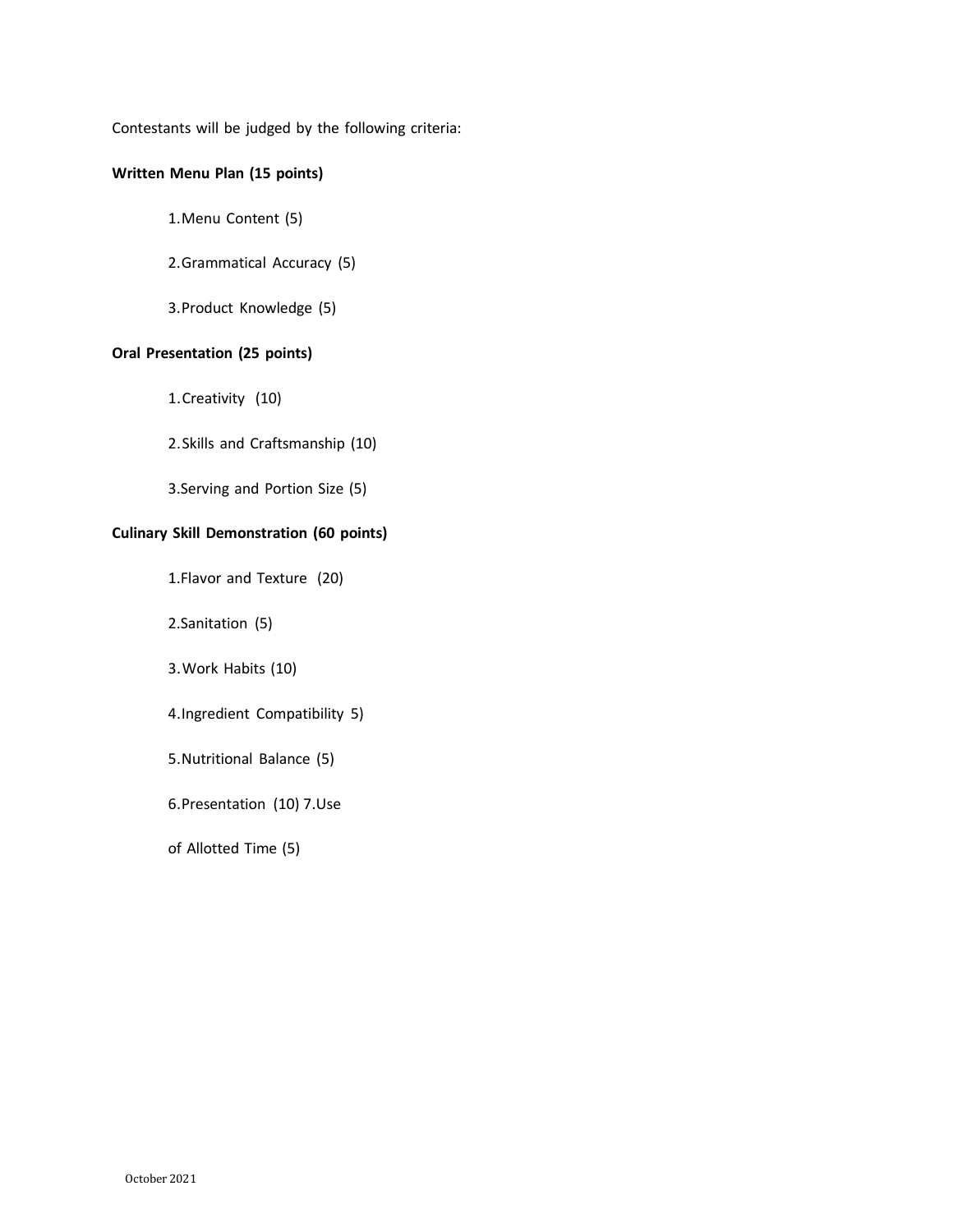# **MUSIC COMPOSITION\***

The science or art of arranging music by ordering tones or sounds in succession, in combination or in temporal relationships to produce a composition having unity and continuity.

#### **REQUIREMENTS:**

- 1. Mail one original notarized composition.
- 2. The top page must include the contestant's name, page number and unit name and number.
- 3.The composition must be neatly and precisely written on music manuscript paper, in such a manner that any trained musician could perform the composition. Before submission, all electronically generated manuscripts (Finale, Sibelius, etc.) must be proofread to ensure proper quantization in the final print generated composition. All submissions must show competency in writing for the chosen medium.
- 4. The contestant must include a CD of the composition with the National Registration materials and bring a copy of the CD for the judges onsite at the Local and National competition.
- 5. The composition must not exceed five (5) minutes.
- 6.Students are allowed to perform their piece without an infringement on their interview time.

# *NOTE: All scores writs, gold medalist's reports, student projects, and descriptions must be valid and* submitted to the national ACT-SO office within 7 days after the local competition. May 10 is the deadline *to receive registration information for any local competition held April 30.*

- Creative sense (10)
- Form (20)
- Harmonic and rhythmic interest (20)
- Strength of melodic line (20)
- Use of theory (20)
- Quality of transcript (10)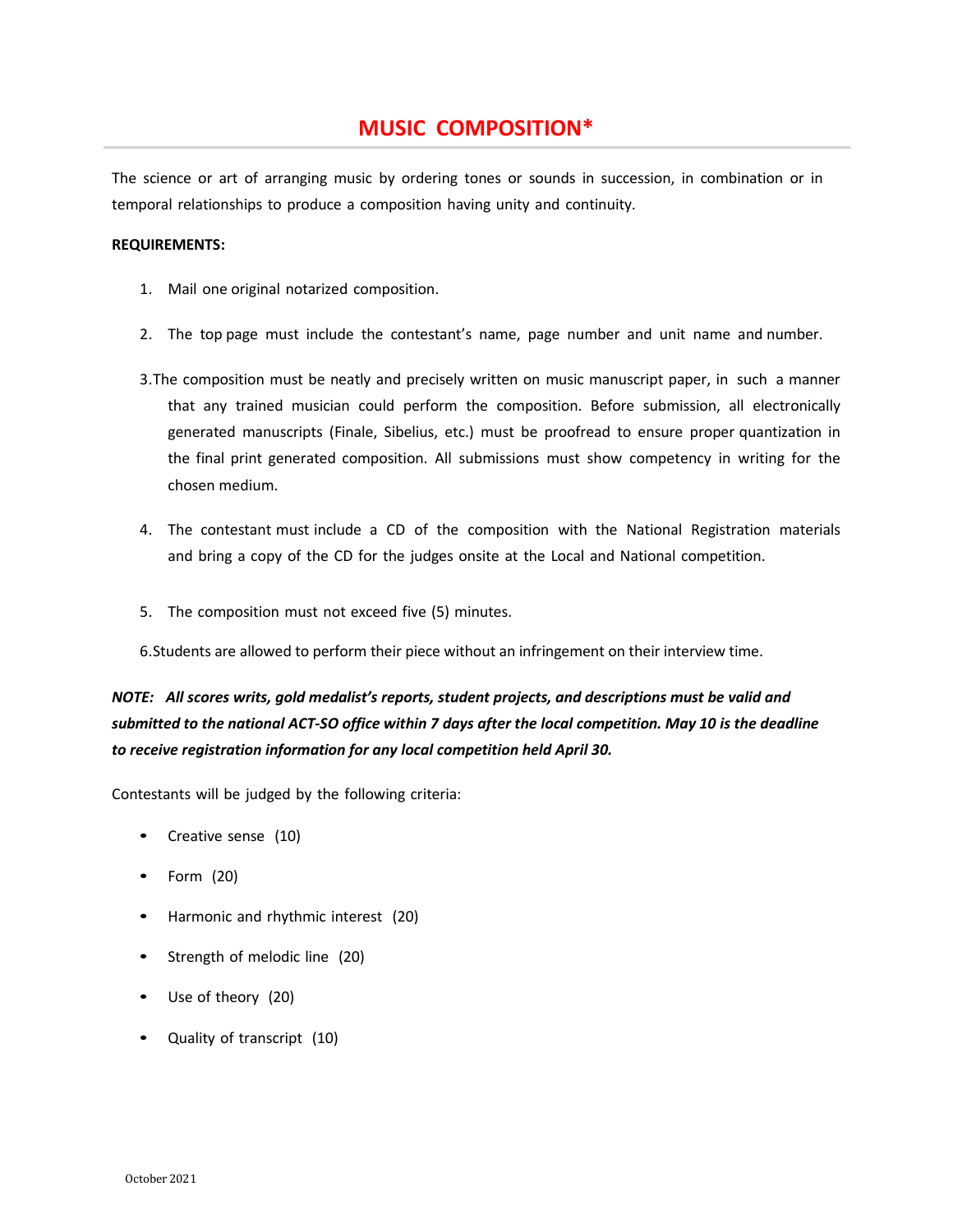# **ORIGINAL ESSAY\***

A brief examination of a subject in prose usually expressing a personal view or interpretation of a subject or topic.

#### **REQUIREMENTS:**

- 1. One notarized copy of the original essay written only by the contestant should be submitted on or before the specified deadline. The top of each page must include the contestant's name, page number, and unit name and number.
- 2. The essay must be typed and double-spaced; not to exceed twelve (12) pages.
- 3. The contestant must be prepared to answer questions by the judges.

*NOTE: All scores writs, gold medalist's reports, student projects, and descriptions must be valid and* submitted to the national ACT-SO office within 7 days after the local competition. May 10 is the deadline *to receive registration information for any local competition held April 30.*

- General Merit (25)
	- $\blacktriangleright$  Ideas
	- ➢ Organization
	- ➢ Wording
	- ➢ Flavor
- Mechanics (25)
	- ➢ Usage
	- $\blacktriangleright$  Punctuation/Capitalization
	- $\triangleright$  Spelling
- Overall Effect (50)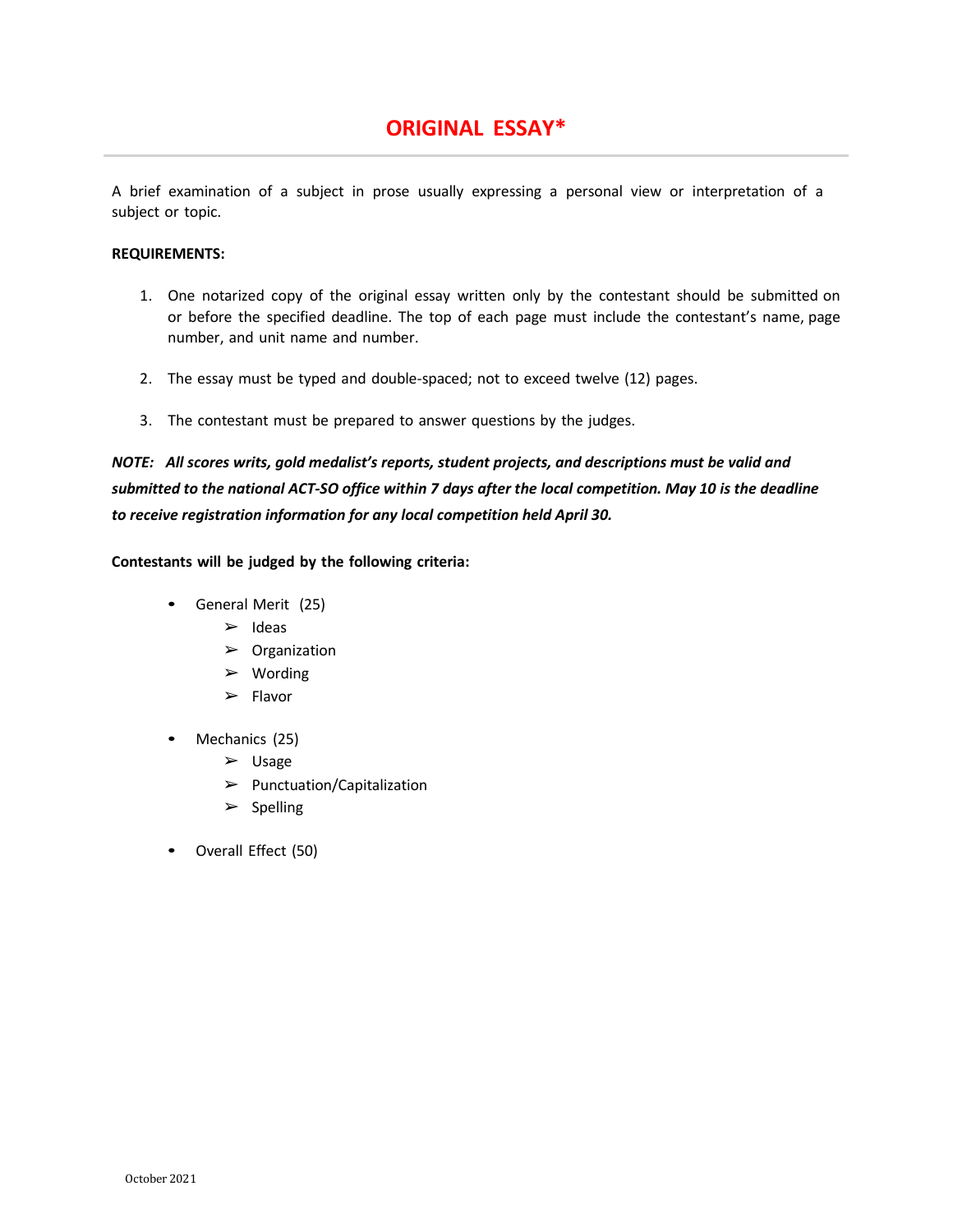A literary composition developed for the stage.

#### **REQUIREMENTS:**

- 1. Submit one original, notarized copy of a one-act play.
- 2. The play must be an original (written only by the contestant).
- 3. The play must be typed and double spaced, not to exceed twenty (20) pages. A one-page synopsis must be included.
- 4. The top of each page must include the contestant's name, page number and unit name and number.
- 5. The contestant must be prepared to answer questions by the judges.

# *NOTE: All scores writs, gold medalist's reports, student projects, and descriptions must be valid and* submitted to the national ACT-SO office within 7 days after the local competition. May 10 is the deadline *to receive registration information for any local competition held April 30.*

Contestants will be judged by the following criteria:

- Characterization (10) Is there a protagonist of some type? Is there an antagonist? Are the characters in the play developed? Are the roles defined?
- Clarity  $(10)$  Is the author's theme and purpose clearly stated?
- Content (25) Is the subject matter or situation of the play relevant, creative, and/or controversial?
- Dialogue (10) Is the word usage or phrasing consistent with the character? Does the dialogue advance the plotline or develop the character's background?
- Mechanics (10) Is the manuscript clearly typed? Are there errors in spelling and/or grammar?
- Plot (25) Has the storyline been clearly defined? Has the action of the play been chronologically developed? Is there evidence of:

**Exposition** 

**Complication**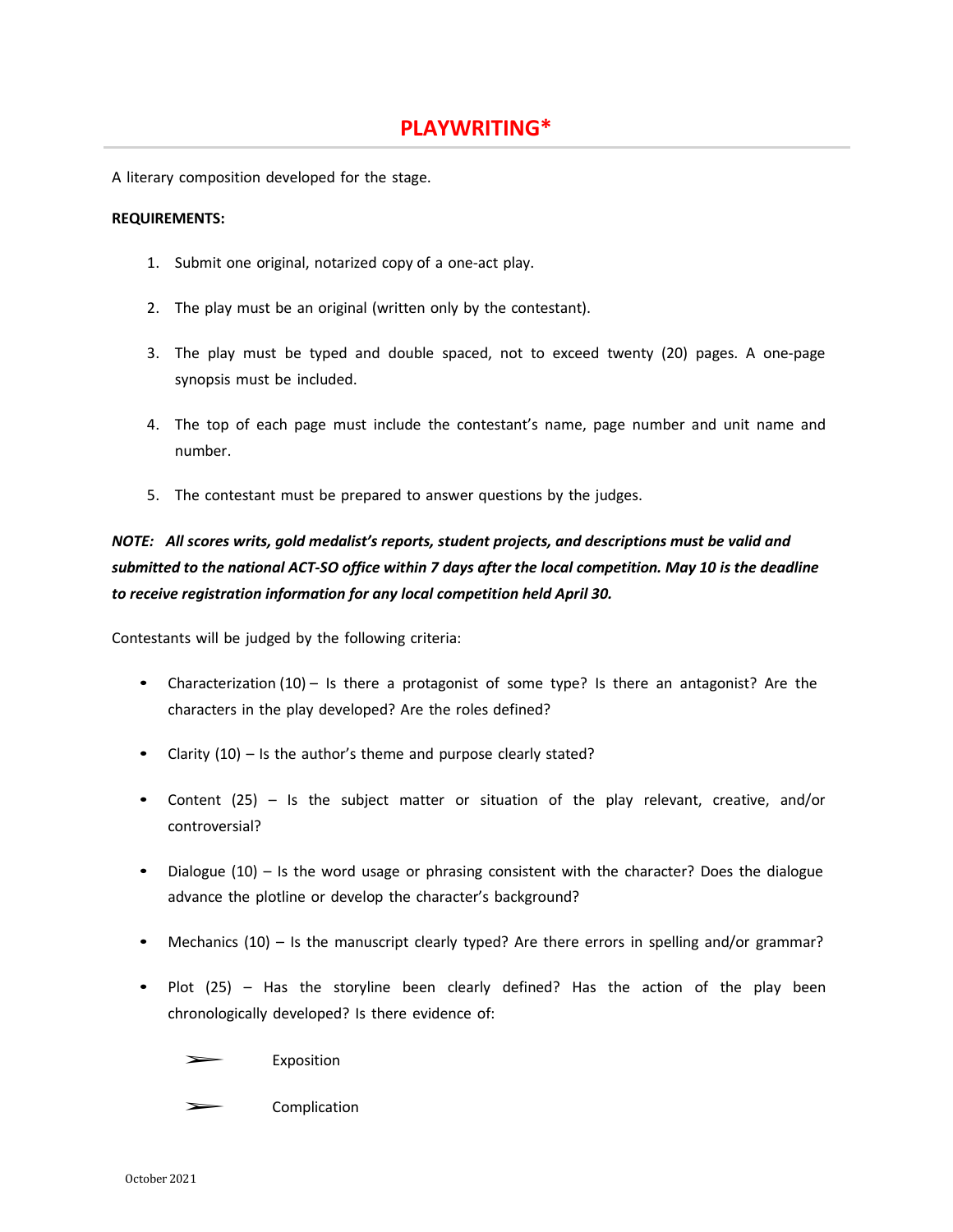#### ➢ Climax

- ➢ Conclusion
- Style (10) Has the playwright established a definitive method or style?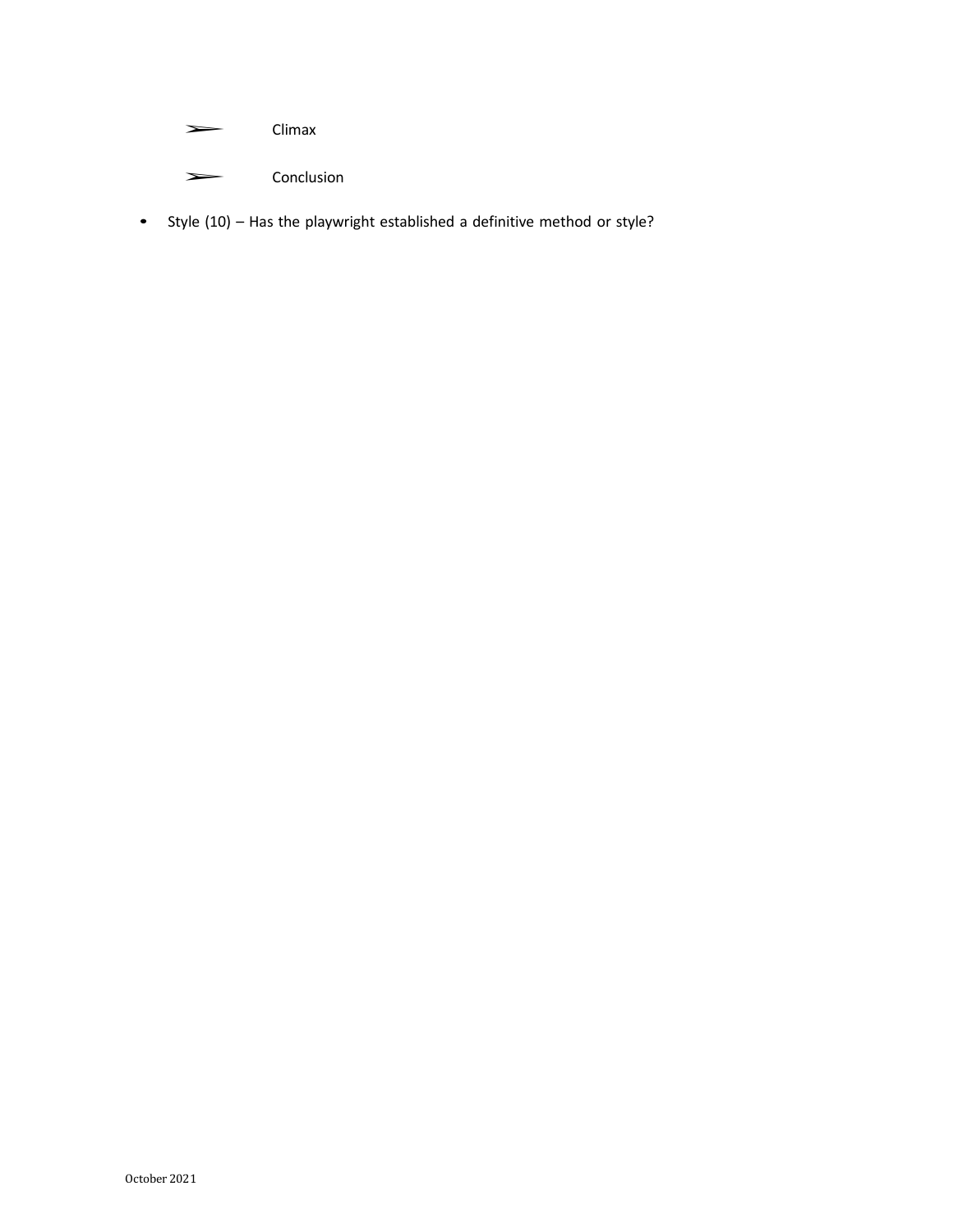# **POETRY—PERFORMANCE**

An original poem or prose, written by the contestant, performed as a monologue or exchange involving extemporization.

#### **REQUIREMENTS:**

- 1. Submit one notarized copy of the original poem.
- 2. The top of each page must include the contestant's name, page number and unit name and number.
- 3. Poems should be typed, using 12 point **Times New Roman, Verdana, Georgia, or Comic Sans.** Please no other fancy typefaces or graphics. Poems should retain original form that they were created in and do not have to be double-spaced. Individual poems may be free verse or rhymed metrical poetry containing stanzas. Poems should not exceed 3 pages.
- 4. The contestants must perform their work before a panel of judges. The performance must not exceed three (3) minutes. (Contestants not adhering to the maximum time requirement are subject to point deduction and/or disqualification.)

# *NOTE: All scores writs, gold medalist's reports, student projects, and descriptions must be valid and* submitted to the national ACT-SO office within 7 days after the local competition. May 10 is the deadline *to receive registration information for any local competition held April 30.*

- Emotional/Physical Presence (20)- Is the poet emotionally connected to the topic they are presenting? Is the poet demonstrating eye contact, body language and poise?
- Original Thought (20) Has the poet tackled an interesting subject or created something new with their work, or are they simply parroting belief systems or ideas that they have heard from someone else.
- Voice and Articulation (20) Does the poet exhibit appropriate volume, pace, rhythm, intonation and proper pronunciation?
- Structure or Form, and Overall Presentation (20) How is the poem constructed? Are there appropriate line and stanza breaks? Does the poem have a strong title? Does the poem contain appropriate grammar and punctuation?
- Evidence of Understanding/Accuracy (20) Does the poet comprehend the material they're presenting and makes the audience understand? Does the poet miss written words or mispronounce words during their recitation?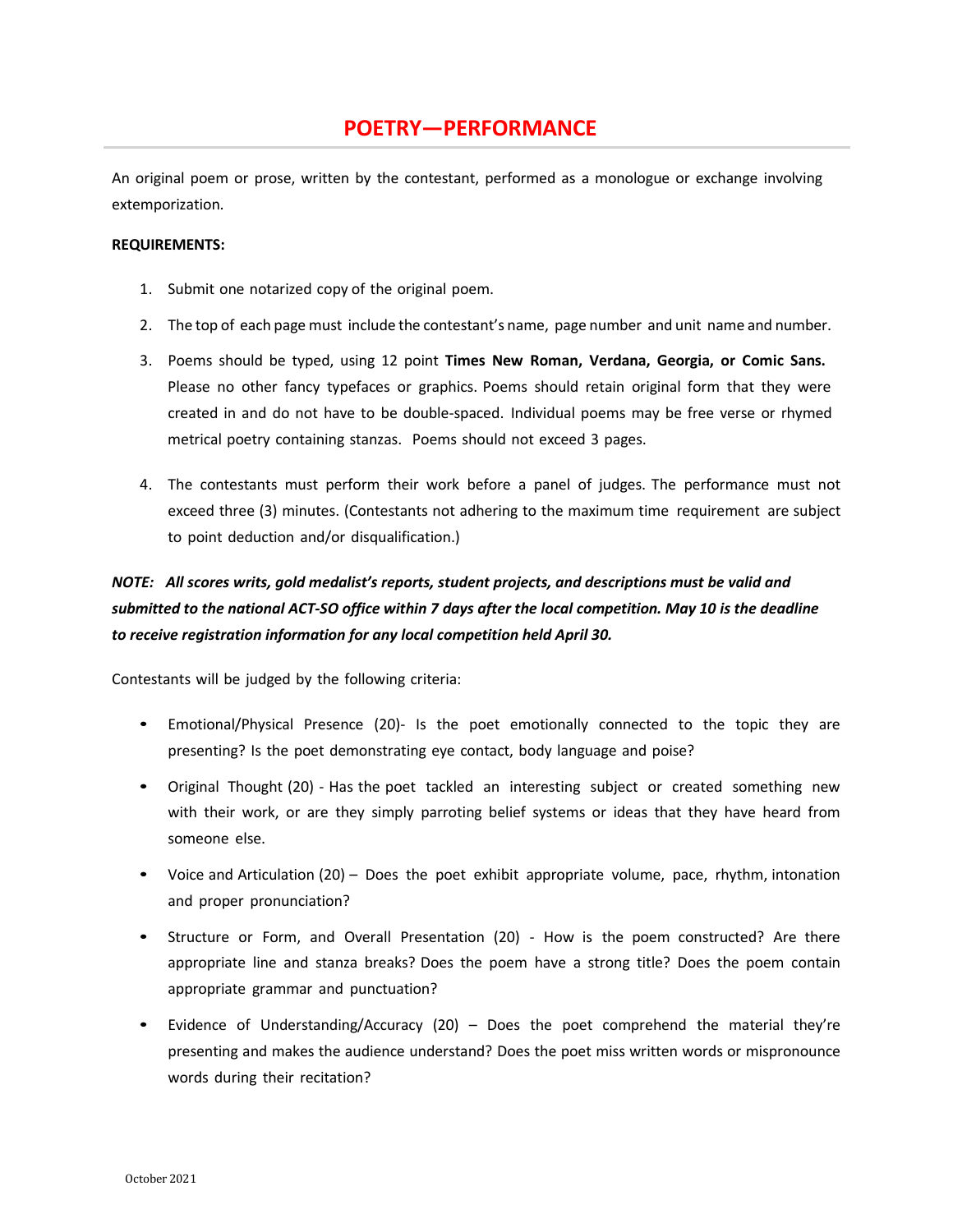A composition, marked by language chosen for its sound, beauty and evocative power.

#### **REQUIREMENTS:**

- 1. Submit one notarized copy of the original poem.
- 2. The top of each page must include the contestant's name, page number and unit name and number.
- 3. Poems should be typed, using 12 point **Times New Roman, Verdana, Georgia, or Comic Sans.** Please no other fancy typefaces or graphics. Poems should retain original form that they were created in and do not have to be double-spaced. Individual poems may be free verse or rhymed metrical poetry containing stanzas. Poems should not exceed 3 pages.
- 4. The contestants will be interviewed about their work by a panel of judges.

### *NOTE: All scores writs, gold medalist's reports, student projects, and descriptions must be valid and* submitted to the national ACT-SO office within 7 days after the local competition. May 10 is the deadline *to receive registration information for any local competition held April 30.*

- Emotional Connection (20)- Is the poet emotionally connected to the topic they are writing about and does the poem elicit an emotional response from the reader?
- Original Thought (20) Has the poet tackled an interesting subject or created something new with their work, or are they simply parroting belief systems or ideas that they have heard from someone else.
- Sequential Development (20) Does the poem follow a distinct path or does it wander without every really getting to the point. Are there too many things going on in the poem? Is there a strong ending, or is it forced?
- Structure or Form, and Overall Presentation (20) How is the poem constructed? Are there appropriate line and stanza breaks? Does the poem have a strong title? Does the poem contain appropriate grammar and punctuation?
- Use of language as it relates to theme (20) Does the poet use figurative language including vivid imagery, similes, metaphors, hyperbole, or idiom? Is the voice active, are the senses engaged?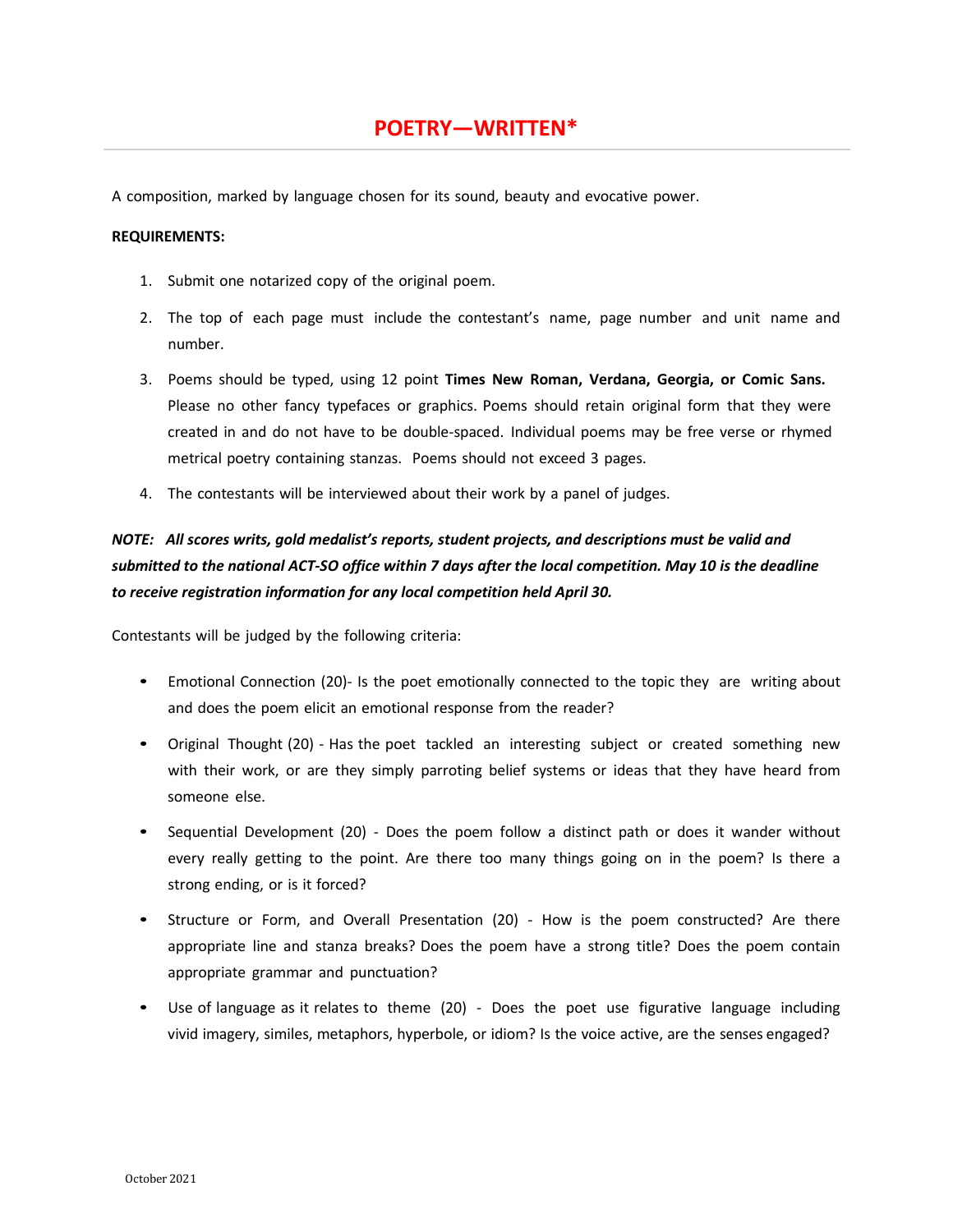# **SHORT STORY\***

A brief examination of a subject in prose usually expressing a personal view or interpretation of a subject or topic.

#### **REQUIREMENTS:**

- 1. One notarized copy of the short story written only by the contestant should be submitted on or before the specified deadline. The top of each page must include the contestant's name, page number, and unit name and number.
- 1. The Short Story should have a single- sto ry line without subplots, no more than three or four characters, a single viewpoint and a short time scale. The story must be typed, double spaced and between 1000 and 1500 words.
- 2. The contestant must be prepared to answer questions by the judges.

### *NOTE: All scores writs, gold medalist's reports, student projects, and descriptions must be valid and* submitted to the national ACT-SO office within 7 days after the local competition. May 10 is the deadline *to receive registration information for any local competition held April 30.*

- General Merit (25)
	- $\triangleright$  Ideas- single storyline, no subplots, 3-4chracter, single viewpoint (2 at most), short time scale
	- $\triangleright$  Organization consistent writing style, consistent mood/tone and space
	- $\triangleright$  Wording appropriate language, brief descriptions
	- ➢ Flavor
- Mechanics (25)
	- ➢ Usage
	- $\triangleright$  Punctuation/Capitalization/Spelling
- Overall Effect (50) Minimum background, concise dialogue, no lengthy preamble, no contrived ending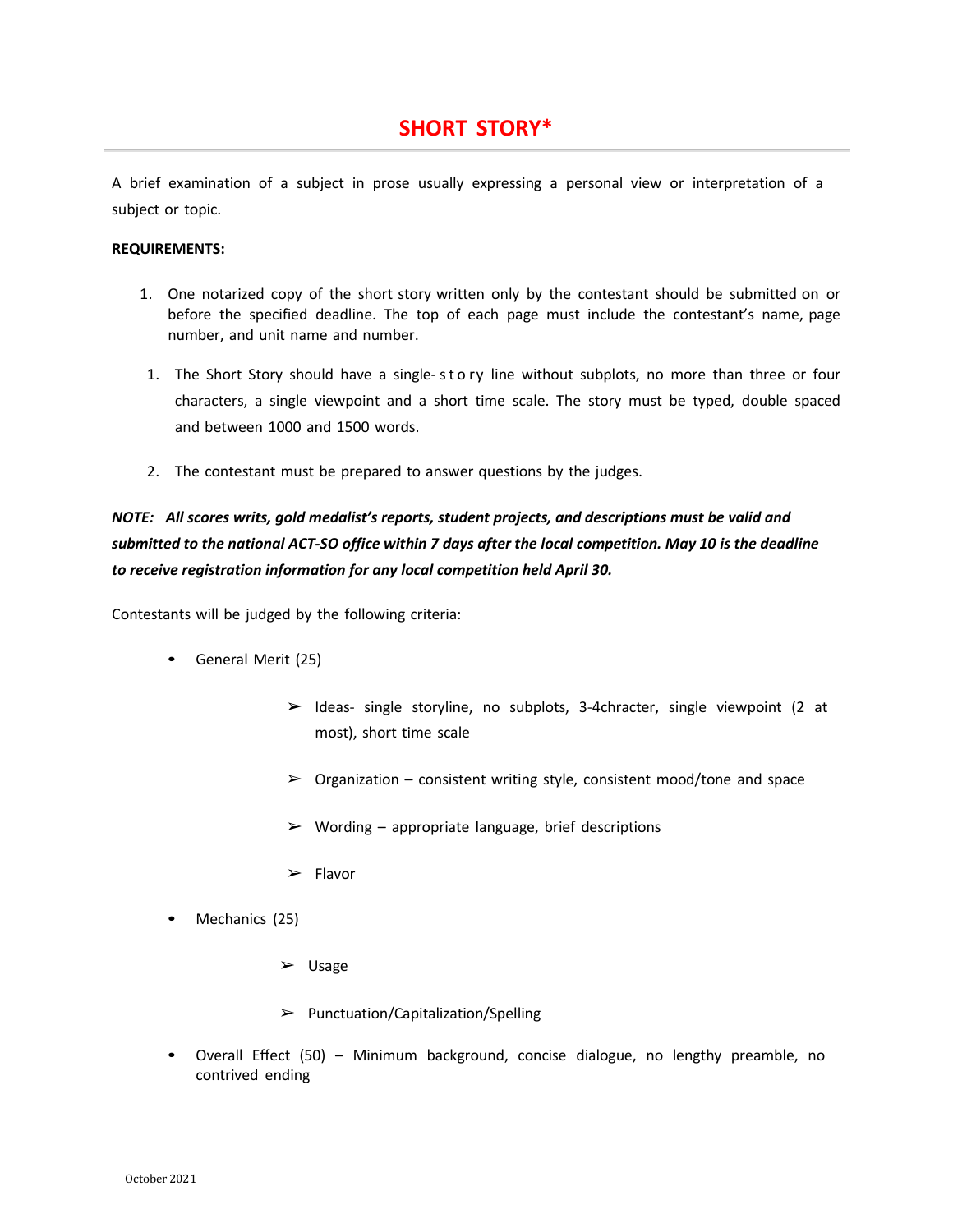# **DANCE: BALLET**

To perform a series of rhythmic and highly technical patterned bodily movements usually performed to music using grace and precision.

#### **REQUIREMENTS:**

- 1. The solo performance must not exceed five (5) minutes. (Contestants not adhering to the maximum time requirement are subject to point deduction and/or disqualification.)
- 2. Costumes are optional, but should be appropriate to the choreography performed.
- 3. The theme and/or type of the performance must be identified to the judges prior to the presentation. Types include: Classical Ballet, Contemporary Ballet, Neo-classical Ballet, or Story Ballet.
- 4. The piece must be performed in ballet slippers/flats, or pointe/demi pointe shoes. Bare feet are only acceptable for Contemporary Ballet.

# *NOTE: All scores writs, gold medalists reports, student projects, and descriptions must be valid and* submitted to the national ACT-SO office within 7 days after the local competition. May 10 is the deadline *to receive registration information for any local competition held April 30.*

- Technical Proficiency/Skill (25)
	- Alignment, strength, endurance, flexibility, coordination
- Clarity and Consistency in Style (25)
- Phrasing/Dynamics/Musicality (25)
- Clarity of Intent/Interpretation of Choreography (25)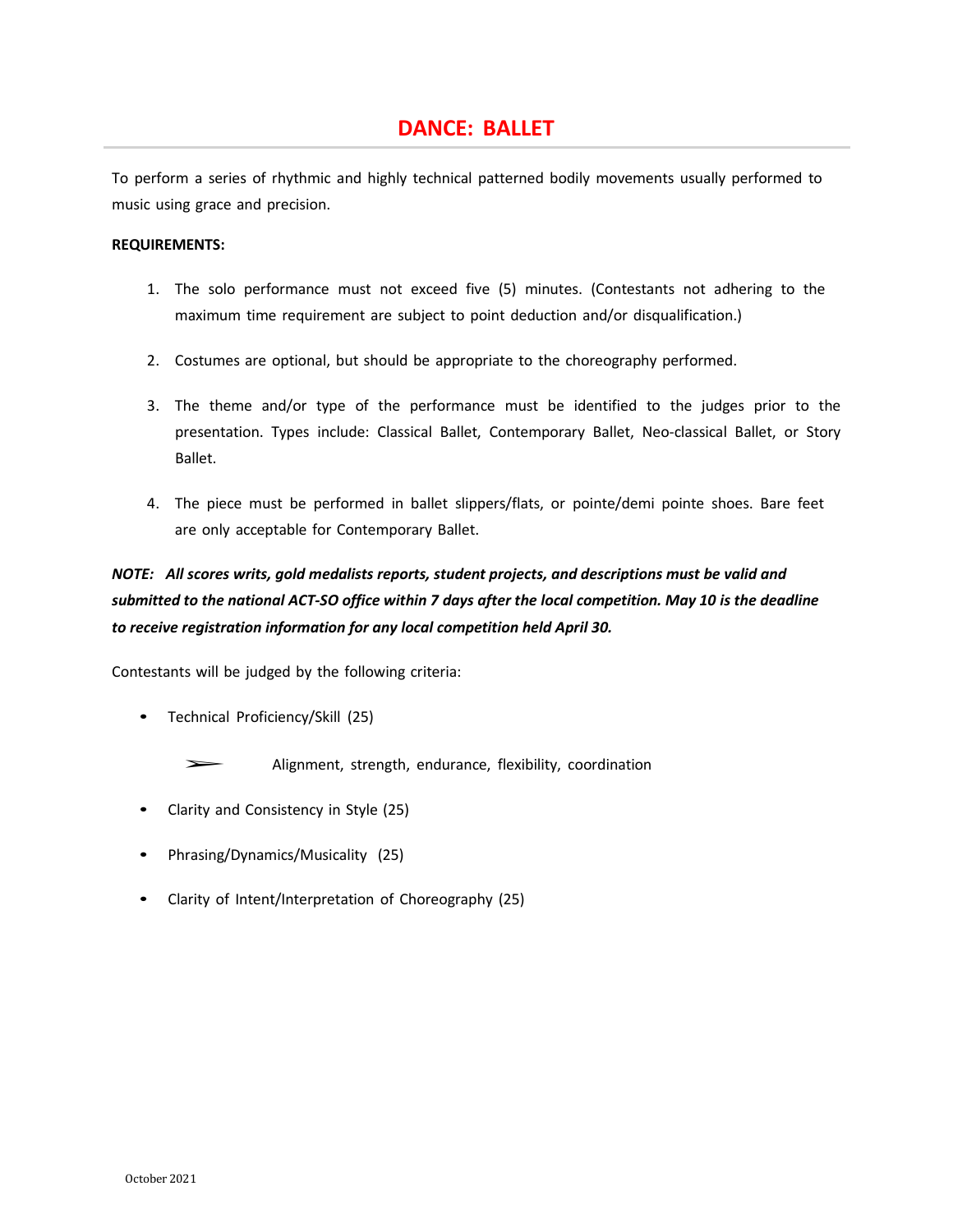# **DANCE: CONTEMPORARY**

To perform a series of rhythmic and technical patterned bodily movements usually performed to music.

#### **REQUIREMENTS:**

- 1. The solo performance must not exceed five (5) minutes. (Contestants not adhering to the maximum time requirement are subject to point deduction and/or disqualification.)
- 2. Costumes are optional, but should be appropriate to the choreography performed.
- 3. The theme and the dance form of the performance must be identified to the judges prior to the presentation. Dance forms include: Broadway/Musical Theater, Hip-Hop, Jazz, Lyrical, and Tap.
- 4. Aerobic exercises, miming, cheerleading and drill team routines may not be used.

### *NOTE: All scores writs, gold medalist's reports, student projects, and descriptions must be valid and* submitted to the national ACT-SO office within 7 days after the local competition. May 10 is the deadline *to receive registration information for any local competition held April 30.*

- Technical Proficiency/Skill (25)
	- Alignment, strength, endurance, flexibility, coordination
- Clarity and Consistency in Style (25)
- Phrasing/Dynamics/Musicality (25)
- Clarity of Intent/Interpretation of Choreography (25)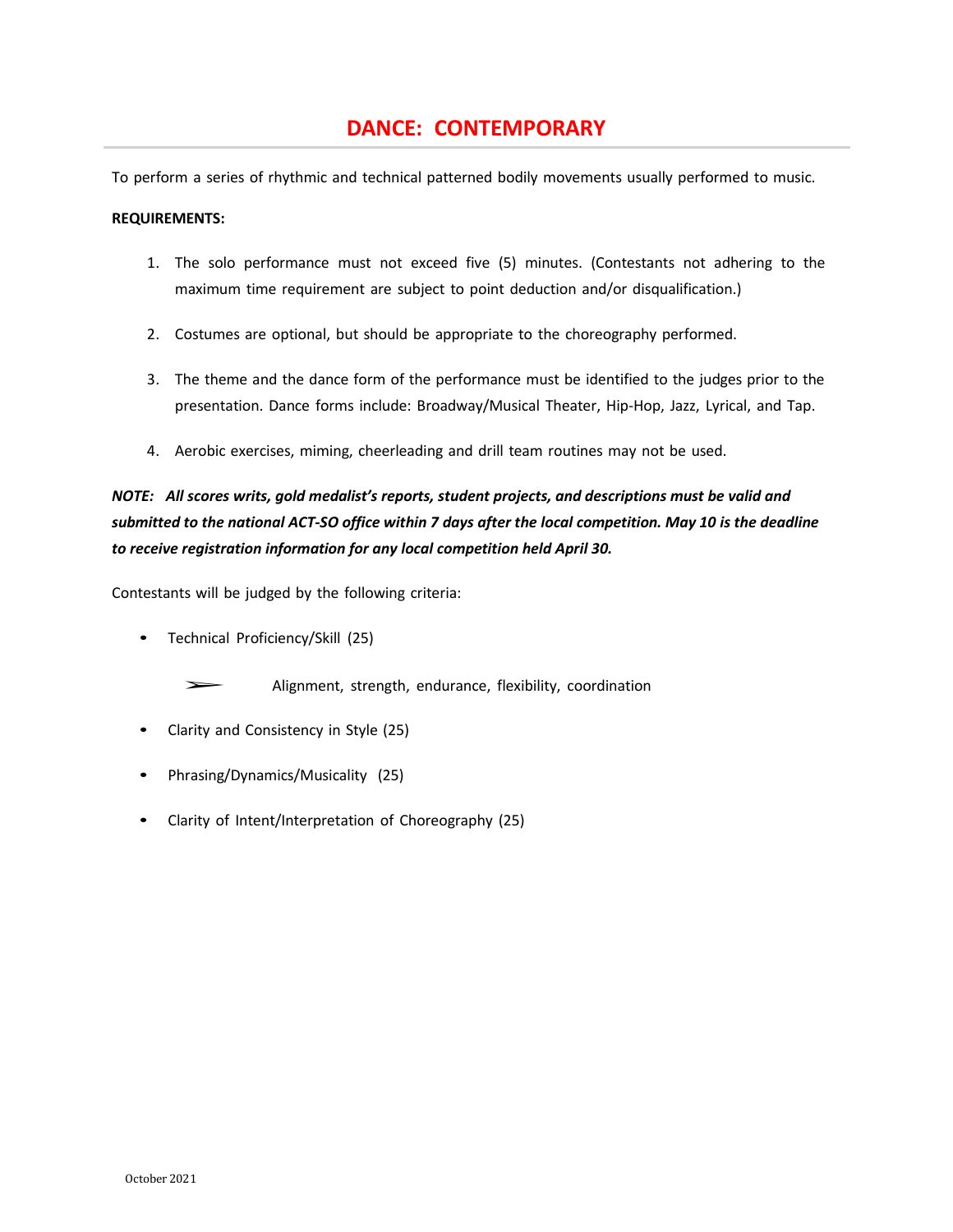# **DANCE: MODERN**

To perform a series of rhythmic and patterned bodily movements usually performed to music that focuses on the dancer's interpretations using their emotions and moods to develop choreography.

#### **REQUIREMENTS:**

- 1. The solo performance must not exceed five (5) minutes. (Contestants not adhering to the maximum time requirement are subject to point deduction and/or disqualification.)
- 2. Costumes are optional, but should be appropriate to the choreography performed.
- 3. The theme of the performance must be identified to the judges prior to the presentation.
- 4. Each performance must derive from Dunham, Graham, Horton, Humphrey, Limon, or other modern techniques.

### *NOTE: All scores writs, gold medalist's reports, student projects, and descriptions must be valid and* submitted to the national ACT-SO office within 7 days after the local competition. May 10 is the deadline *to receive registration information for any local competition held April 30.*

Contestants will be judged by the following criteria:

• Technical Proficiency/Skill (25)

Alignment, strength, endurance, flexibility, coordination

- Clarity and Consistency in Style (25)
- Phrasing/Dynamics/Musicality (25)
- Clarity of Intent/Interpretation of Choreography (25)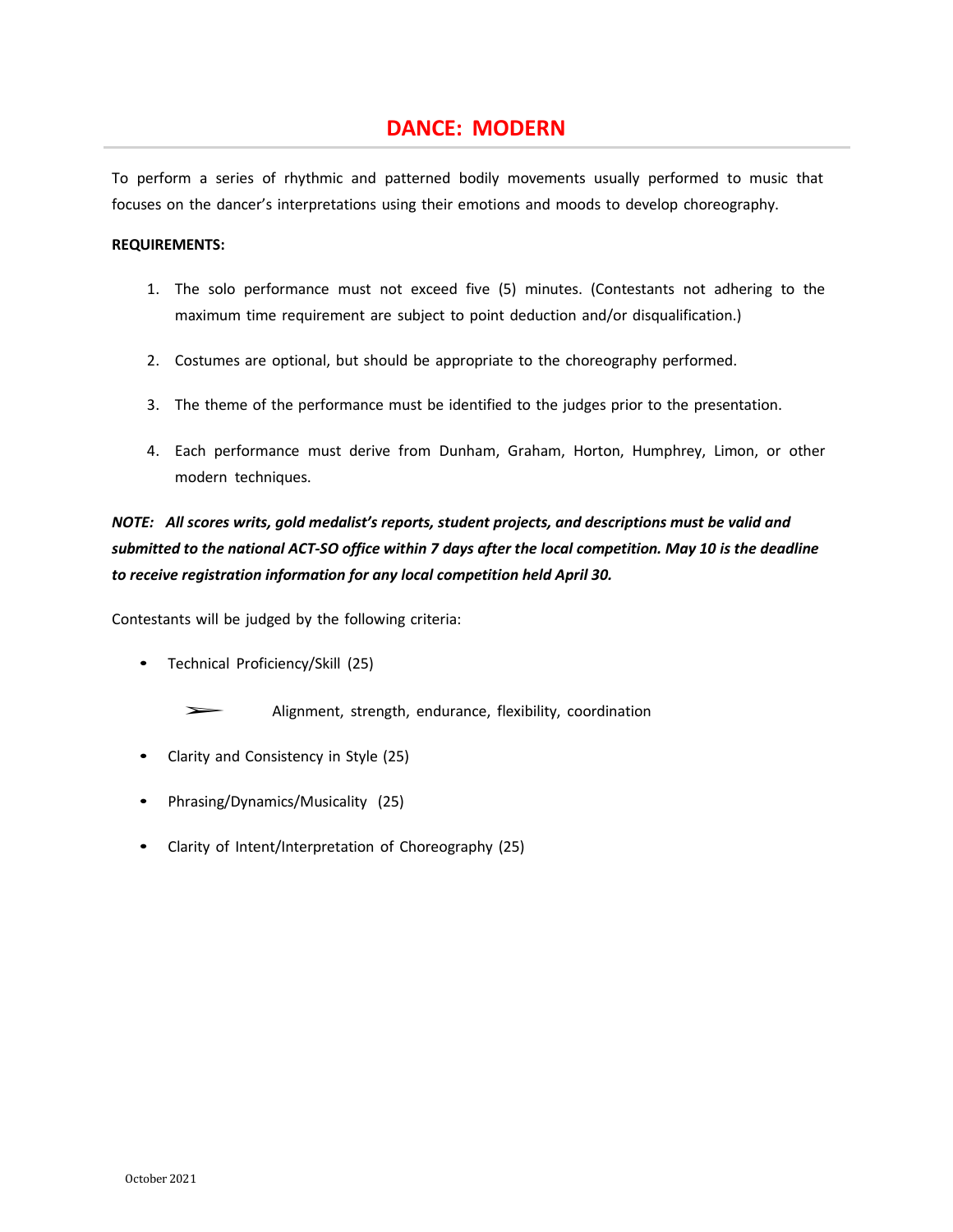# **DANCE: TRADITIONAL**

To perform a series of rhythmic and patterned bodily movements usually performed to music to reflect the life of the people of a certain region or country.

#### **REQUIREMENTS:**

- 1. The solo performance must not exceed five (5) minutes. (Contestants not adhering to the maximum time requirement are subject to point deduction and/or disqualification.)
- 2. Costumes are optional, but should be appropriate to the choreography performed.
- 3. The theme and the dance form (African, Cuban, Afro-Latin, etc.) of the performance must be identified to the judges prior to the presentation.

# *NOTE: All scores writs, gold medalist's reports, student projects, and descriptions must be valid and* submitted to the national ACT-SO office within 7 days after the local competition. May 10 is the deadline *to receive registration information for any local competition held April 30.*

Contestants will be judged by the following criteria:

• Technical Proficiency/Skill (25)

➢ Alignment, strength, endurance, flexibility, coordination

- Clarity and Consistency in Style (25)
- Phrasing/Dynamics/Musicality (25)
- Clarity of Intent/Interpretation of Choreography (25)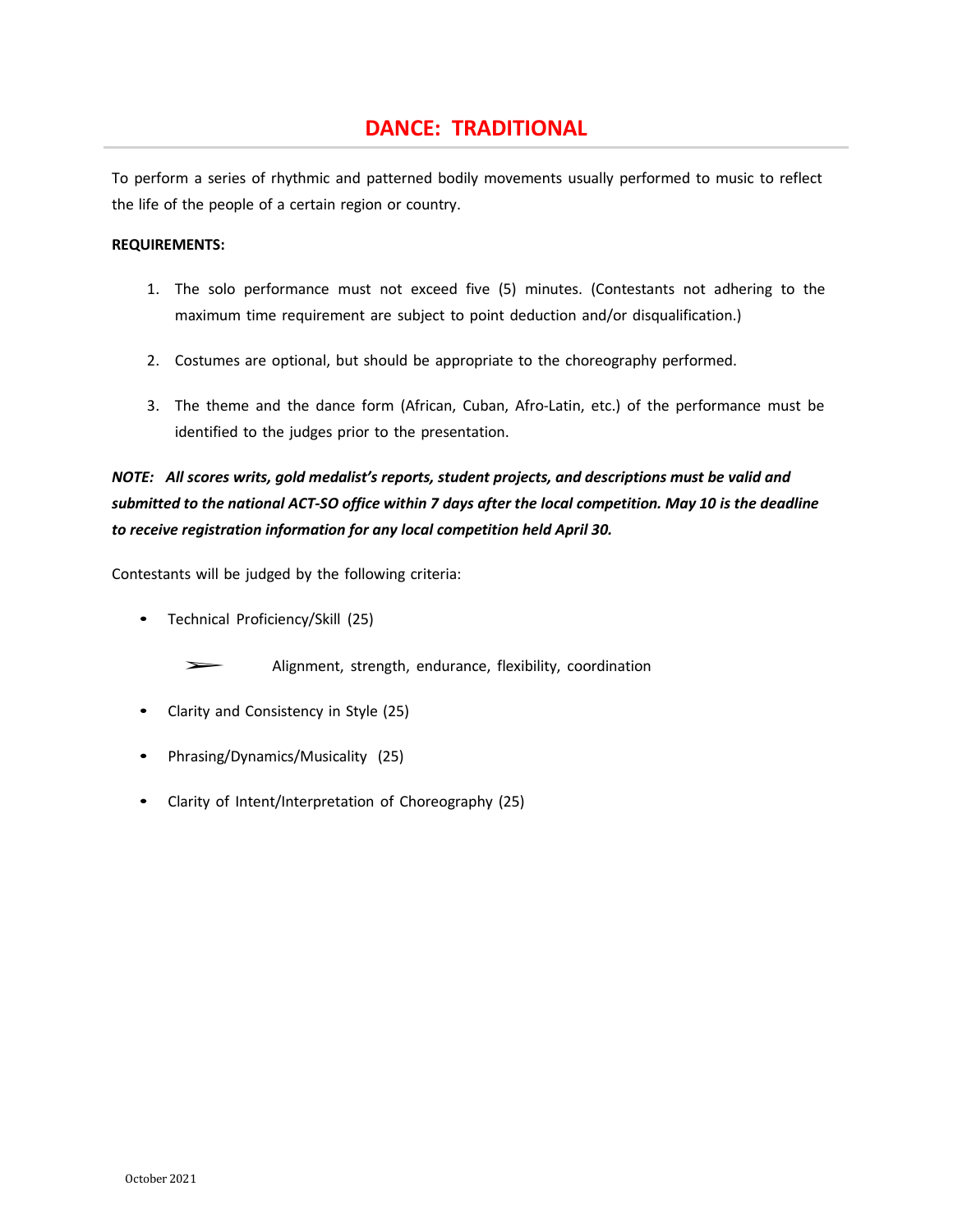# **DRAMATIC ARTS: ACTING**

The art of staging or acting plays.

#### **REQUIREMENTS:**

- 1. The performance must be a minimum of three (3) minutes and maximum of five (5) minutes. (Contestants not adhering to the minimum and maximum time requirements are subject to point deduction and/or disqualification.)
- 2. All material must be from a published play. Students should not perform poems, sermons, standup routines, or excerpts from movies.
- 3. The selection must be of literate quality.
- 4. The material must be memorized.
- 5. Costumes, makeup, and small/minimal props are optional, but not required.
- 6. Puppetry, oratory, and forensic pieces may not be used.
- 7. Monologues from Musical Theatre is permitted, however accompanying songs may not be used as part of the piece.

### *NOTE: All scores writs, gold medalist's reports, student projects, and descriptions must be valid and* submitted to the national ACT-SO office within 7 days after the local competition. May 10 is the deadline *to receive registration information for any local competition held April 30.*

- Projection (10)
- Structure (10pts): Does the performance have transitions/beats and a clear beginning, middle, climax, and end?
- Memorization (10)
- Movement (10): Is the blocking clear and does the actor commit to and follow through with his/her movements and gestures?
- Emotional Connection and Honesty (10): Are you really "selling" that you are becoming this character or are you simply "play-acting"?
- Imagination and Creativity (15): Are you bringing something different to the piece or are you just reciting lines?
- Stage Presence (10)
- Character Work (10)
- Specificity of Acting Choices (10): Clear pursuit of Actions/Objectives
- Creation of the Space (5)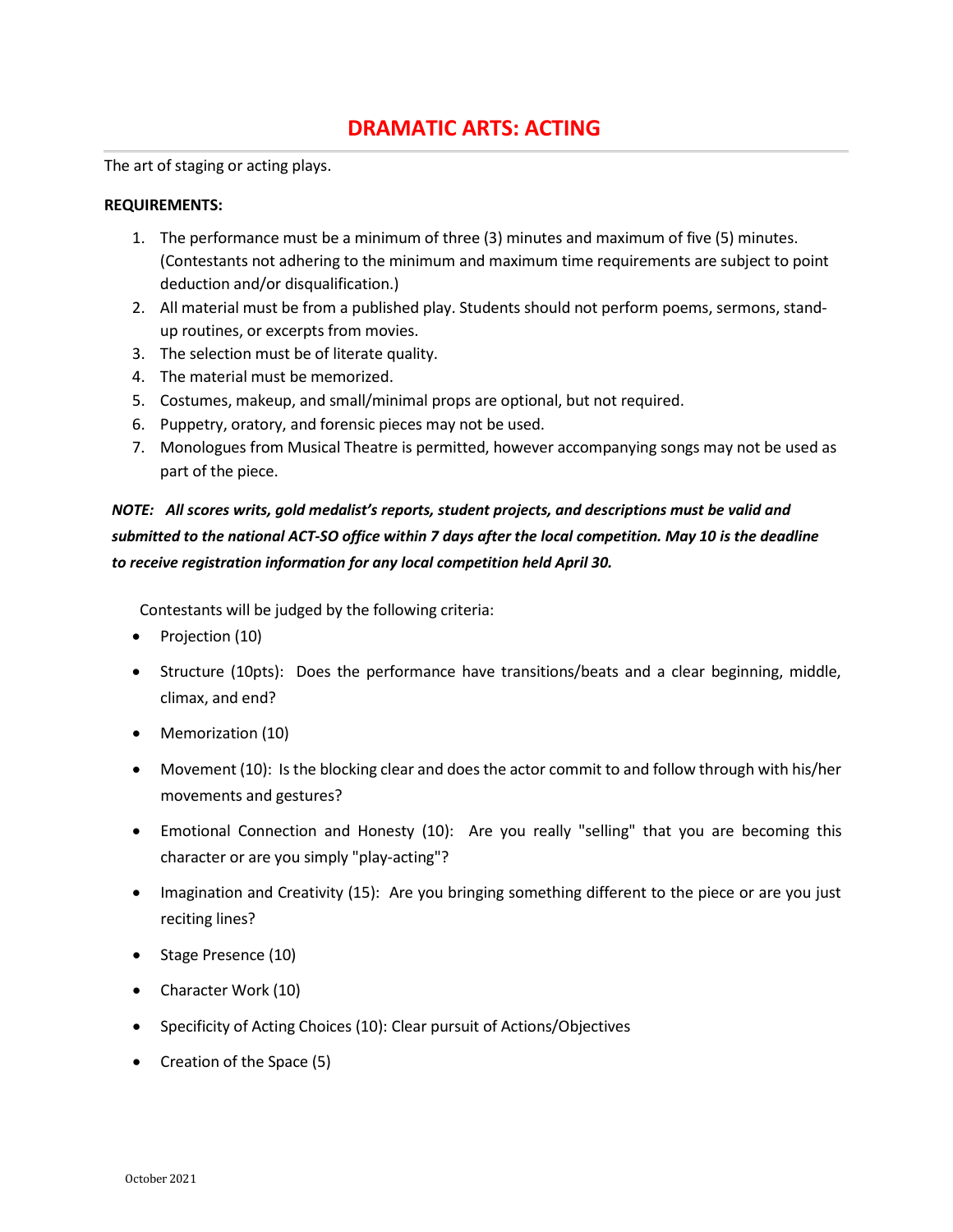### **MUSIC: INSTRUMENTAL—CLASSICAL**

The art of performing with a device used to produce music with tones of the late 18th and 19th centuries characterized by an emphasis on balance, clarity, and moderation.

#### **REQUIREMENTS:**

- 1. The musical selection must be one specifically written for solo performances. The performance may be an excerpt and may not exceed five (5) minutes. (Contestants not adhering to the maximum time requirements are subject to point deduction.)
- 2. Contestants must submit six (6) copies of the sheet music for their performance.
- 3. If the selection chosen is written with piano accompaniment, it must be performed in that manner. Contestants must request accompaniment by May 10, 2022. Sheet music is required at the time of the request.
- 4. The composition to be performed must be consistent with the nature of the instrument and the level of musical proficiency of the performer.
- 5. The selection of music and instrument is solely the decision of the contestant.
- 6. The only instrument provided for the performance will be a piano.
- 7. Live accompaniment is permitted for this competition.

*NOTE: All scores writs, gold medalist's reports, student projects, and descriptions must be valid and* submitted to the national ACT-SO office within 7 days after the local competition. May 10 is the deadline *to receive registration information for any local competition held April 30.*

- Interpretation, Expression, Tempo, Phrasing, and Historically appropriate style (20)
- Intonation and touch (piano) (20)
- Stage presence, choice of music (20)
- Technique, articulation, Breathing, Rhythm, Facility and Accuracy (20)
- Tone quality, Beauty, Control, Characteristic timbre (20)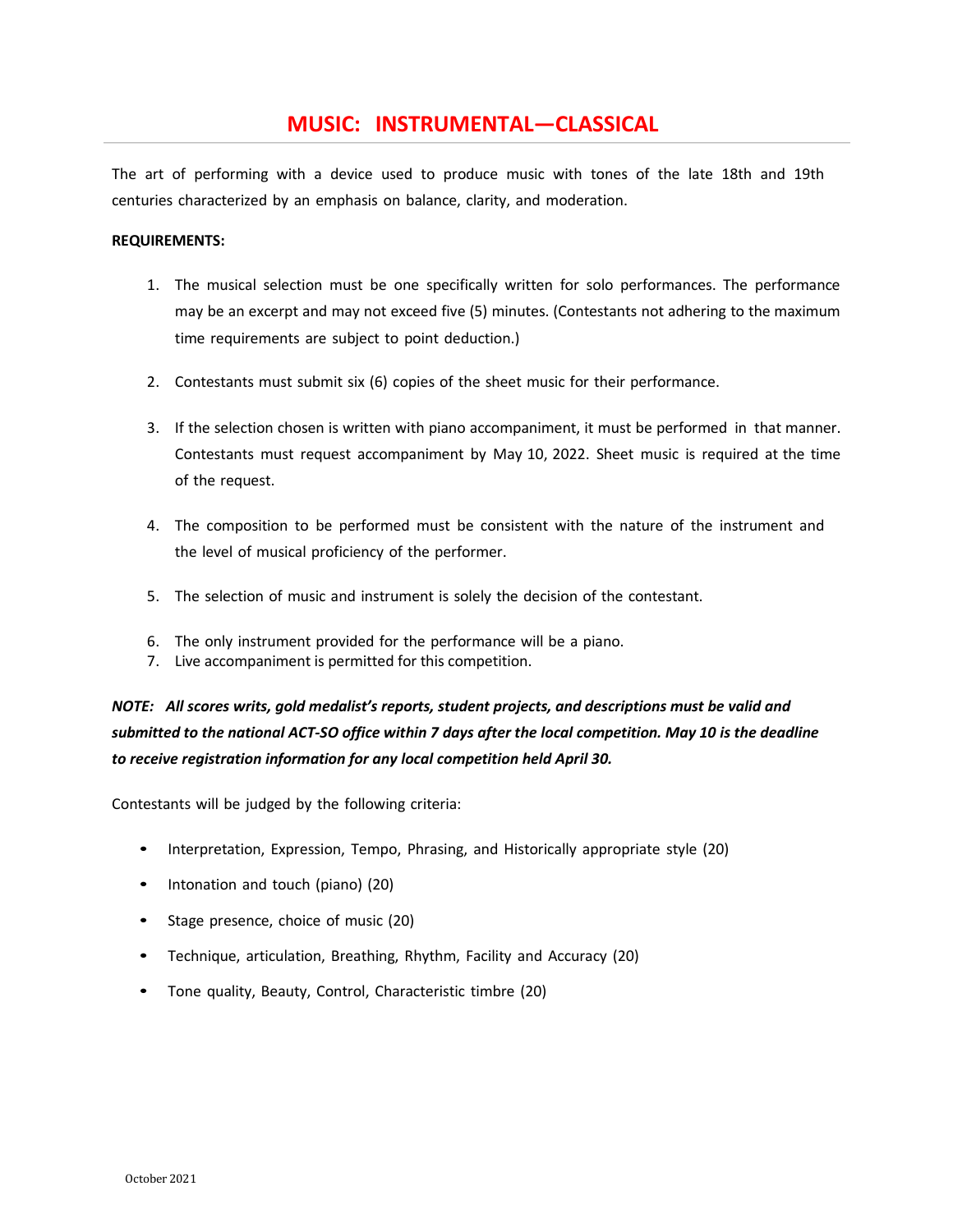# **MUSIC: INSTRUMENTAL—CONTEMPORARY**

The art of performing with a device used to produce music with the tones of the present.

#### **REQUIREMENTS:**

- 1. The musical selection must be one specifically written for solo performances and may not exceed five (5) minutes. (Contestants not adhering to the maximum time requirement are subject to point deduction.)
- 2. The selection performed should feature a solo performance. The contestants must provide additional musicians if they are needed for their performance, however, piano accompaniment can be requested to the national office by May 10, 2022. Sheet music is required at the time of request. Contestants can also bring an accompanist.
- 3. Contestants must submit six (6) copies of the sheet music for their performance.
- 4. The only instrument provided for performance will be a piano. Contestants must provide additional instruments/equipment as needed.
- 5. The selection of music and instrument is solely the decision of the contestant.
- 6. Examples of contemporary music are R&B, Broadway, Jazz, Gospel, Blues, etc.
- 7. Live accompaniment is permitted for this competition.

*NOTE: All scores writs, gold medalist's reports, student projects, and descriptions must be valid and* submitted to the national ACT-SO office within 7 days after the local competition. May 10 is the deadline *to receive registration information for any local competition held April 30.*

- Effectiveness of style, Improvisation (20)
- Intonation, Touch (piano) (20)
- Stage presence, Choice of music (20)
- Technique, Articulation, Breathing, Tonality, Rhythm, Facility (20)
- Tone quality, Beauty, Control, Characteristic timbre (20)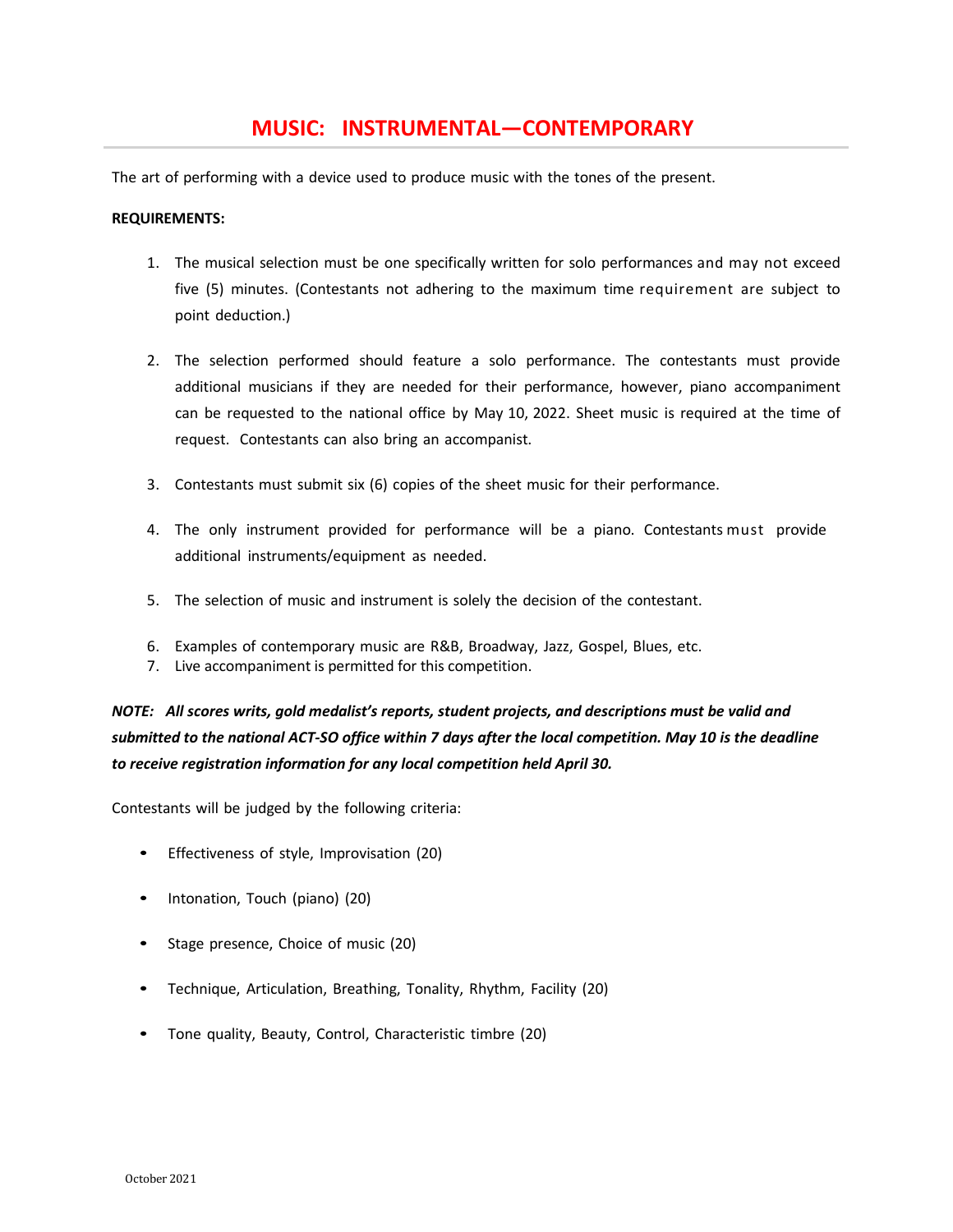# **MUSIC: VOCAL—CLASSICAL**

The art of performing with the human voice rhythmic tones or sounds of the late 18th and 19th centuries characterized by an emphasis on balance, clarity, and moderation.

#### **REQUIREMENTS:**

- 1. Only one (1) song is to be performed, and it must not exceed five (5) minutes. (Contestants not adhering to the maximum time requirement are subject to disqualification.)
- 2. Competitors should not perform to a CD. Contestants requesting piano accompaniment must submit sheet music and requests for accompaniment by May 10 , 2022. Sheet music is required at the time of the request. Contestants can also bring an accompanist.
- 3. Contestants must submit six (6) copies of their sheet music.
- 4. The material must be memorized.
- 5. Costumes are not required.
- 6. Live accompaniment is permitted for this competition.
- 7. The only instrument provided for performance will be a piano.

### *NOTE: All scores writs, gold medalist's reports, student projects, and descriptions must be valid and* submitted to the national ACT-SO office within 7 days after the local competition. May 10 is the deadline *to receive registration information for any local competition held April 30.*

- Choice of Music (10)
- Diction (25)
	- ➢ Correctness of pronunciation
- Interpretation (10)
	- **Expression**
	- ➢ Phrasing
	- ➢ Historically appropriate style
	- ➢ Tempo
- Intonation (10)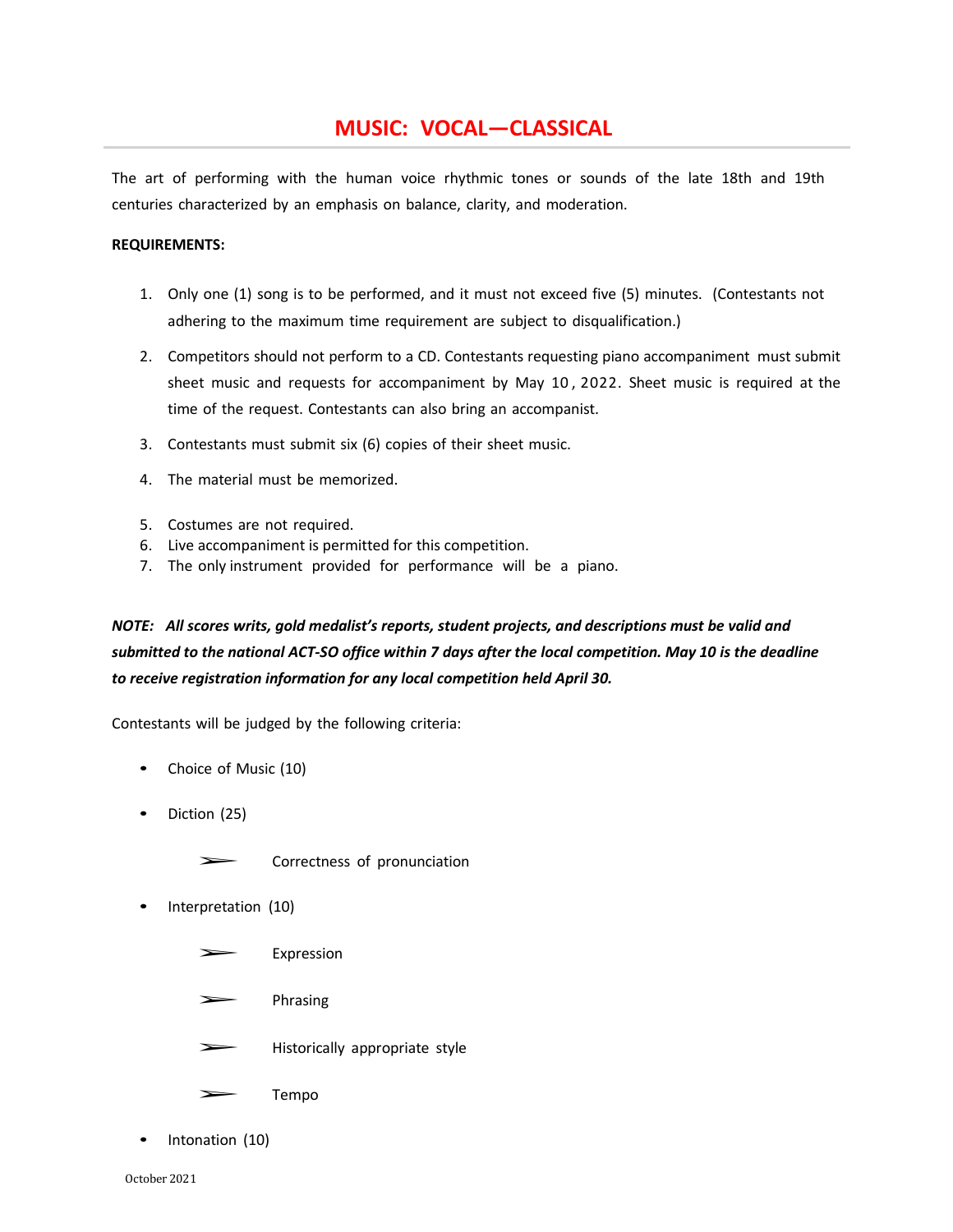- Stage presence (10)
- Technique (10)

- ➢ Posture
- ➢ Rhythm
- ➢ Accuracy
- Tone quality (25)
	- Eventy of sound
	- ➢ Control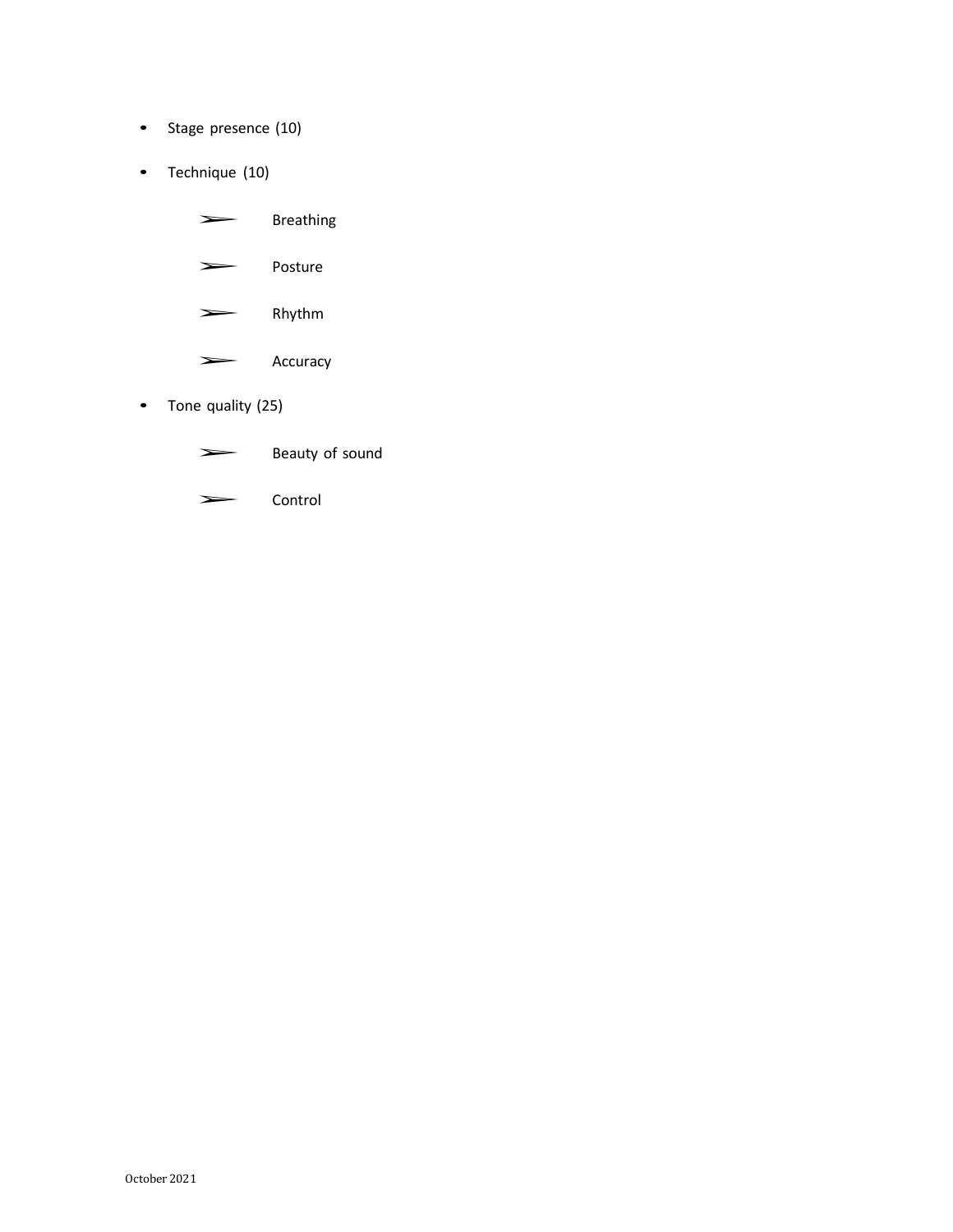The art of performing with the human voice rhythmic tones or sounds to produce music with the tones of the present.

#### **REQUIREMENTS:**

- 1. Only one (1) song is to be performed, and it must not exceed two and a half (2.5) minutes. (Contestants not adhering to the maximum time requirement are subject to point deduction.)
- 2. Musical accompaniment must be provided by the contestant either live or using a standard CD. The CD should contain only the instrumental version of the song. Contestants are encouraged to provide a backup CD.
- 8. Contestants requesting piano accompaniment must submit sheet music and requests for accompaniment by May 10 , 2022 . Sheet music is required at the time of the request. Contestants can also bring an accompanist.
- 1. The material must be memorized.
- 2. Costumes are not permitted.
- 3. Examples of contemporary music are R&B, Broadway, Jazz, R&B, Gospel, Blues, etc.
- 4. Live accompaniment is permitted for this competition.
- 5. The only instrument provided for performance will be a piano.

*NOTE: All scores writs, gold medalist's reports, student projects, and descriptions must be valid and* submitted to the national ACT-SO office within 7 days after the local competition. May 10 is the deadline *to receive registration information for any local competition held April 30.*

Contestants will be judged by the following criteria:

- Choice of Music (15)
	- $\triangleright$  Matched to vocal ability
- Interpretation (20)
	- ➢Expression,Phrasing, Style
	- ➢Tempo
	- ➢Arrangement
- Stage Presence (15)

Comfort on and control of stage, posture

- ➢Rapportwithaudience
- Technique (25)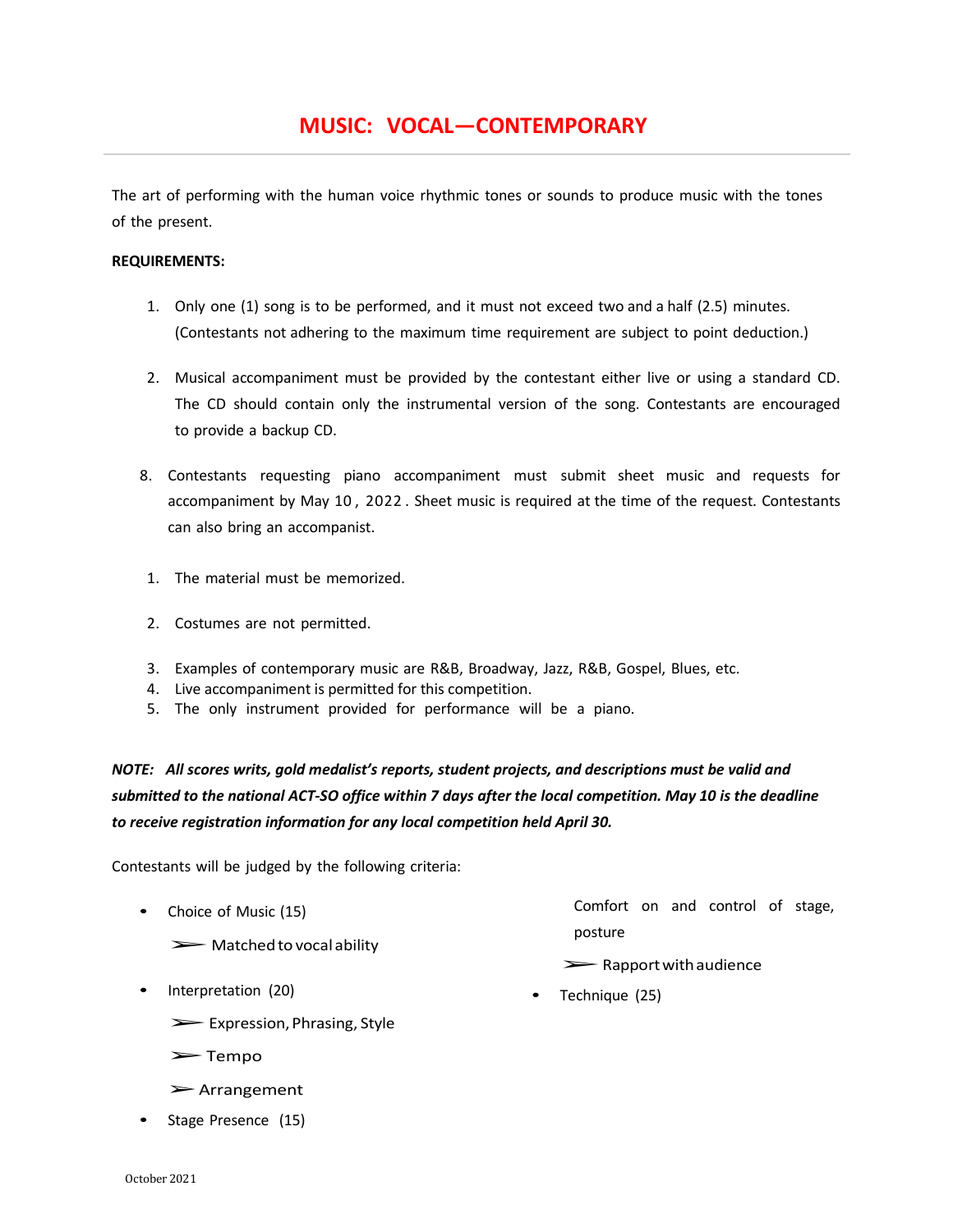- ➢ Breathing
- ➢ Posture
- ➢ Rhythm
- ➢ Accuracy
- Tone Quality (25)
	- Beauty of sound
	- ➢ Control
	- ➢ Intonation and Diction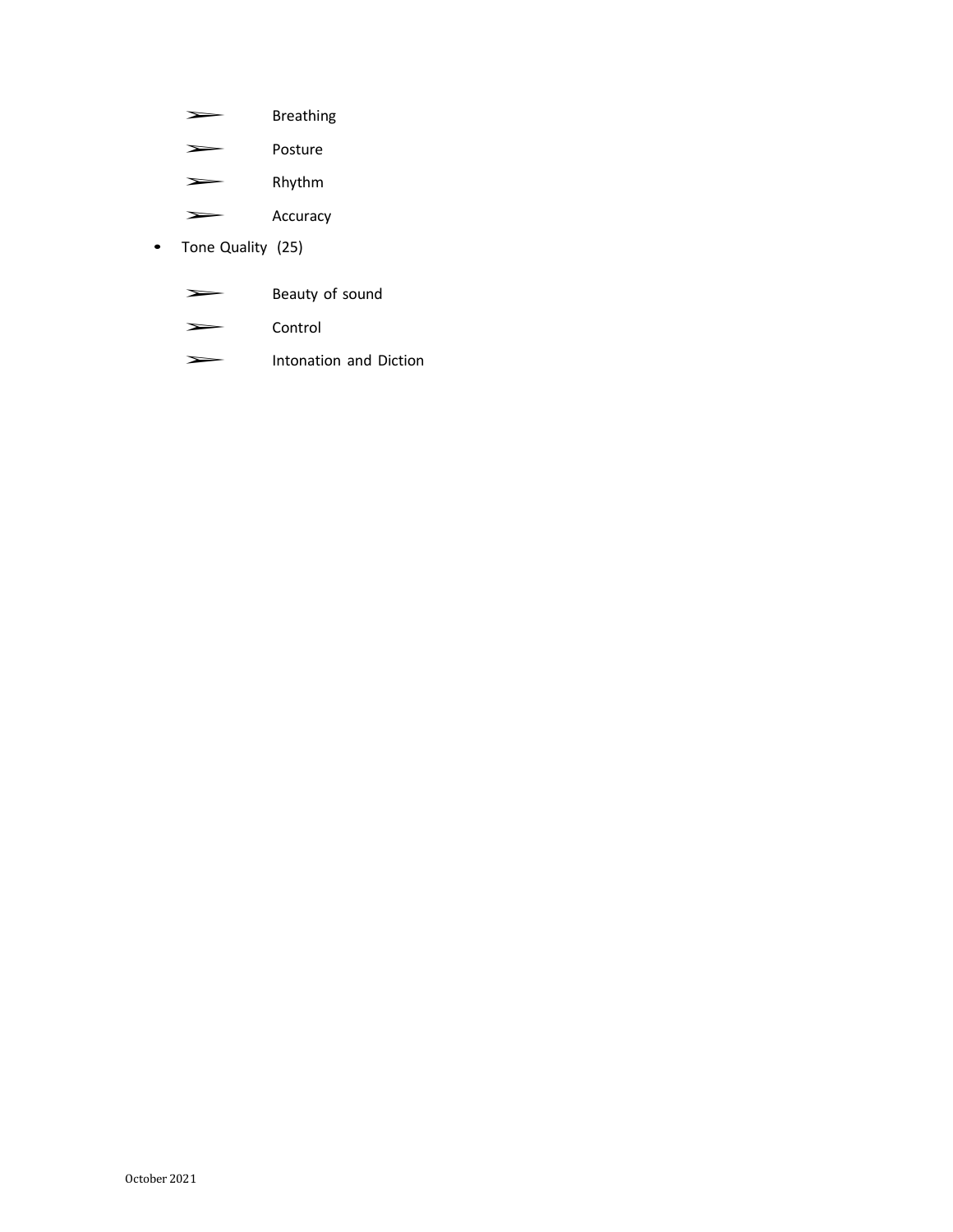# **ORATORY**

The art of effective written, and oral presentation to persuade or inform. (This is not a dramatic presentation.)

#### **REQUIREMENTS:**

- 1. Only one (1) speech is to be presented, and it must not exceed five (5) minutes.
- 2. The selection of the speech is the decision of the contestant; it should be an original p i e c e written by the contestant.
- 3. The speech is not to be presented as a dramatic presentation.
- 4. Costumes and props are not permitted.
- 5. The material must be completely memorized.

*NOTE: All scores writs, gold medalist's reports, student projects, and descriptions must be valid and submitted to the national ACT-SO office within 7 days after the local competition. May 10 is the deadline to receive registration information for any local competition held April 30.*

- Delivery (25)
	- ➢SpeechClarity
	- ➢Diction
	- $\triangleright$  Pronunciation
	- ➢Enunciation
	- ➢Gestures
	- ➢Emphasis
	- $\blacktriangleright$  Memorization
	- ➢Tempo
	- ➢Time
- Interpretation (25)
	- ➢Content
	- ➢Subject Adherence
	- ➢Theme
	- ➢Logic and Color
	- ➢Emotion/Connection
- Platform Presence (25)
	- ➢Poise
	- ➢Appeal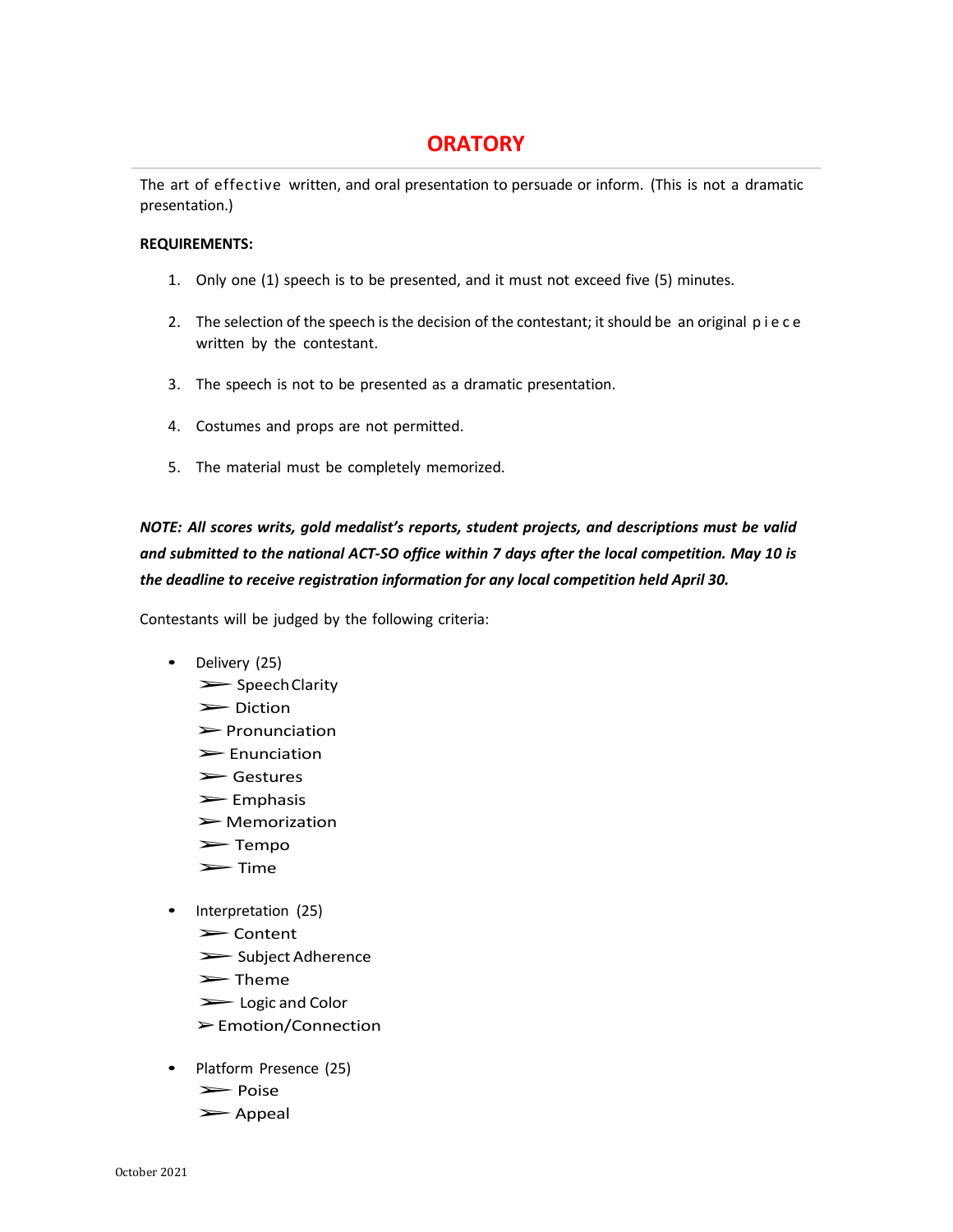- ➢Impression
- ➢Attitude and Effect
- ➢AudienceEngagement
- Projection (25)
	- ➢Voice
	- ➢Emphasis
	- ➢Tone
	- ➢Pitch
	- ➢Volume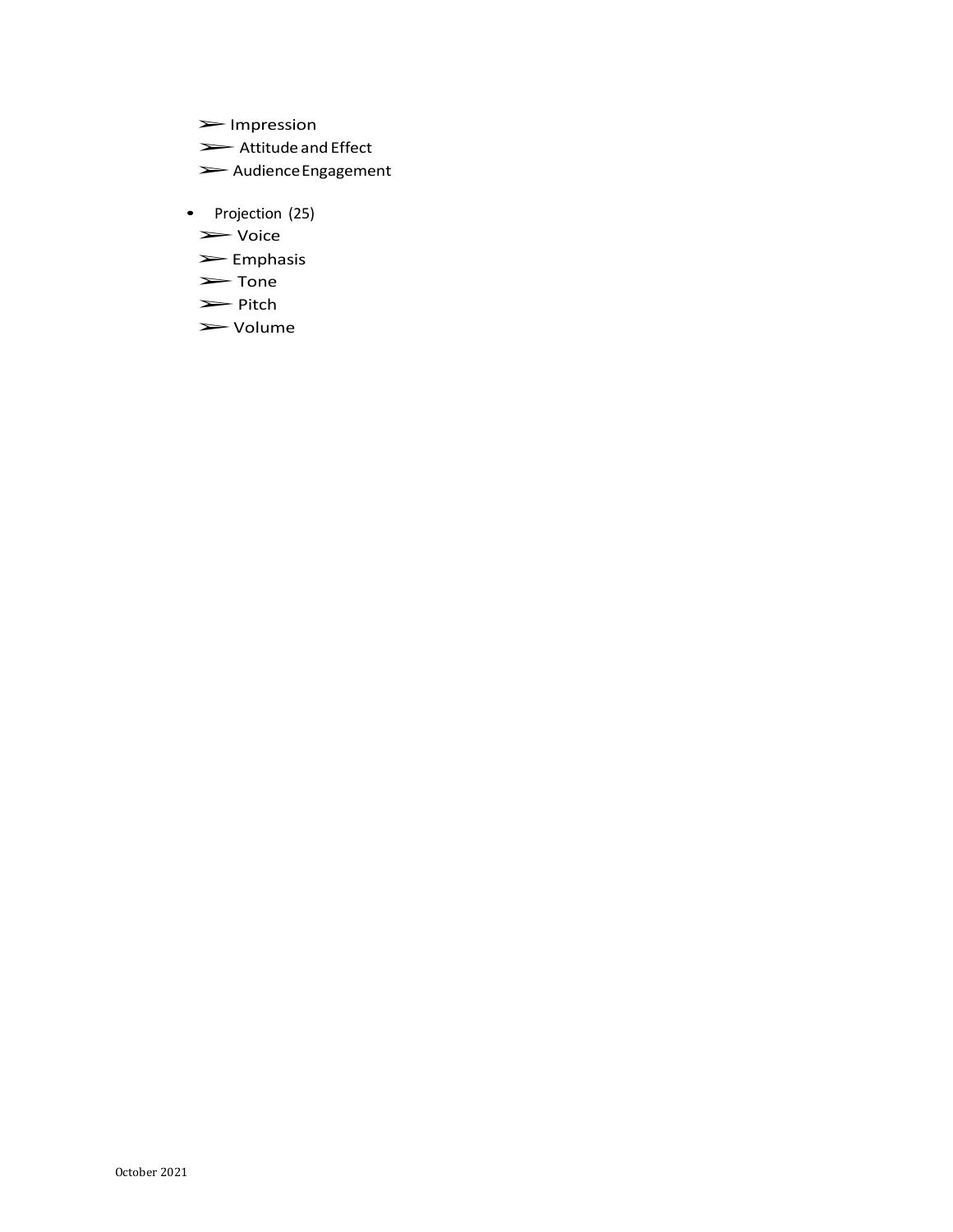# **BIOLOGY/MICROBIOLOGY\***

The science of life or of the origin, structure, reproduction, growth and development of living organisms collectively.

*Projects in this category could involve the biology of organisms from the macroscopic scale to the microscopic scale (e.g., bacteria, viruses, protozoa, fungi, yeast, genes, etc.)*

# **CHEMISTRY/BIOCHEMISTRY\***

The science that deals with the composition, structure and properties of chemical processes and phenomena of substances and the transformation that they undergo.

*Projects in this category could involve physical chemistry, organic chemistry, inorganic chemistry, materials, plastics, fuels, pesticides, metallurgy, soil chemistry, etc. This category also includes the chemistry of life processes such as molecular biology, molecular genetics, enzymes, photosynthesis, blood chemistry, protein chemistry, food chemistry, hormones, etc.*

### **COMPUTER SCIENCE\***

The science that deals with the theoretical aspects of computers including storage and the transformation of data using computers.

*This category pertains to the study and development of computer hardware, software engineering, Internet networking and communications, graphics (including human interface), simulations/virtual reality or computational science (including data structures, encryption, coding and information theory).*

### **EARTH AND SPACE SCIENCES\***

The body of sciences that include geology, mineralogy, physiographic, oceanography, meteorology, climatology, astronomy, speleology, seismology, geography, etc.

*Projects in this category could also be concerned with environmental science such as the study of pollution (air, water, and land) sources and their control as well as ecology.*

### **ENGINEERING\***

Technology. Projects that directly apply scientific principles to manufacturing and practical uses.

*Projects in this category could involve civil, mechanical, aeronautical, chemical, electrical, photographic, sound, automotive, marine, heating, refrigerating, transportation, and environmental engineering; electronics; etc.*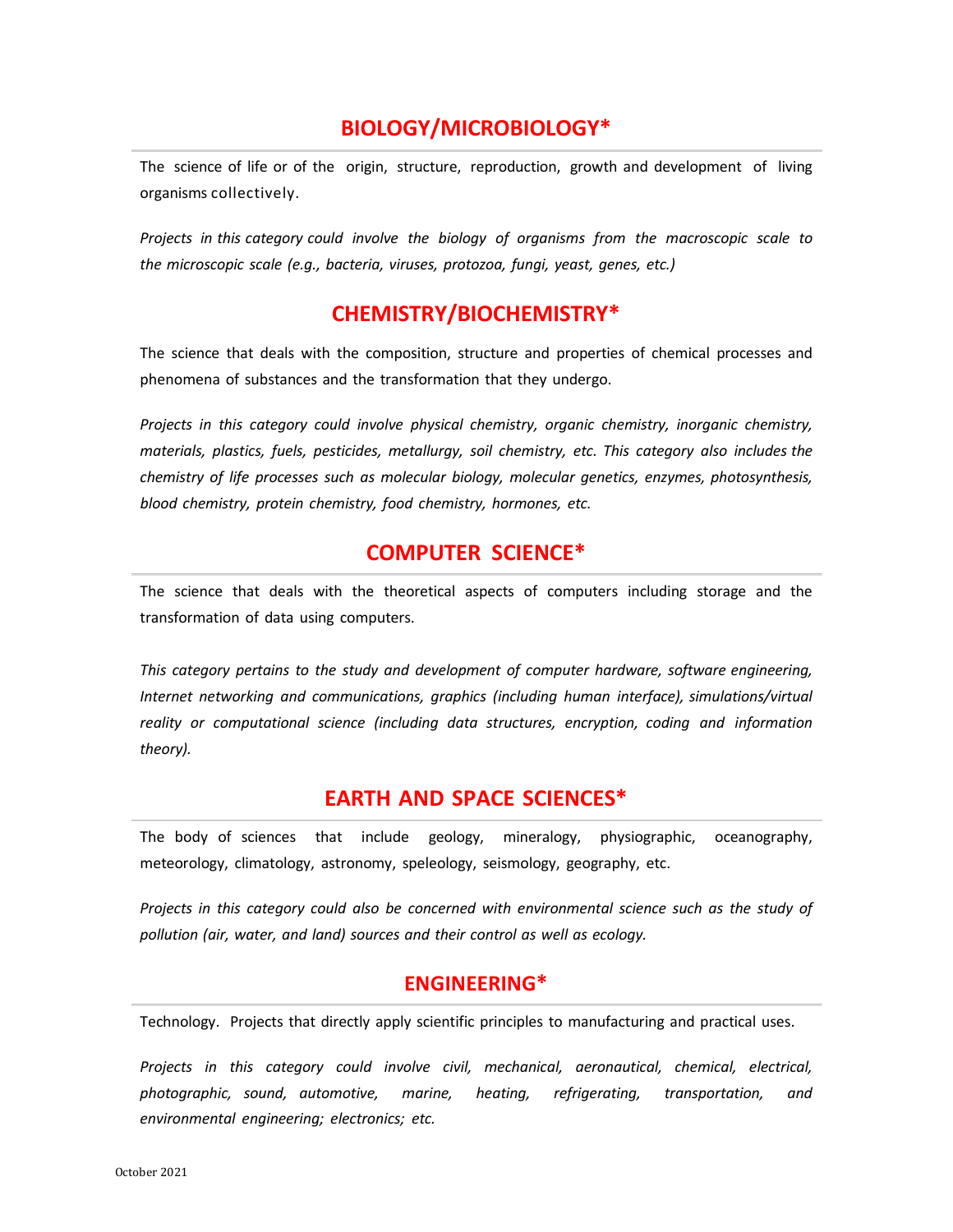# **MATHEMATICS\***

The science of numbers and their operations, interrelations, combinations, generalizations, and abstractions of spaced configurations and their structure. Development of formal logical systems or various numerical and algebraic computations and the application of these principles.

*Projects in this category could involve calculus, geometry, number theory, statistics, complex analysis, probability, etc.*

### **MEDICINE AND HEALTH\***

The study of diseases and health of humans and animals.

*Projects in this category could involve dentistry, pharmacology, pathology, ophthalmology, nutrition, sanitation, dermatology, allergies, speech and hearing, etc.*

# **PHYSICS\***

Theories, principles and laws governing energy and the effect of energy on matter.

*Projects in this category could involve solid state physics, optics, acoustics, particle physics, nuclear physics, atomic energy, superconductivity, fluid and gas dynamics, thermodynamics, semiconductors, magnetism, quantum mechanics, biophysics, etc.*

**The following requirements apply to Biology/Microbiology; Chemistry/Biochemistry; Computer Science; Earth and Space Sciences; Engineering; Mathematics; Medicine and Health; and Physics.**

- 1. Only one (1) project can be entered per competition.
- 2. Submit one copy of a double-spaced scientific paper to accompany the project to be submitted. The content of the paper, which should not exceed five (5) pages, should include: a short introduction describing the background and purpose of the work, an experimental section including both methods and results, and a concluding section discussing the results and their implications. Tables, graphs, charts, maps, photographs, raw statistical data, etc. should be included whenever possible. They must also include references used and acknowledgements of any individuals who served as direct academic resources. The student's name, page number and unit name and number must be on the top of each page. Supporting documents must be submitted with the scientific paper.

*NOTE: All scores writs, gold medalist's reports, student projects, and descriptions must be valid and submitted to the national ACT-SO office within 7 days after the local competition. May 10 is the deadline to receive registration information for any local competition held April 30.*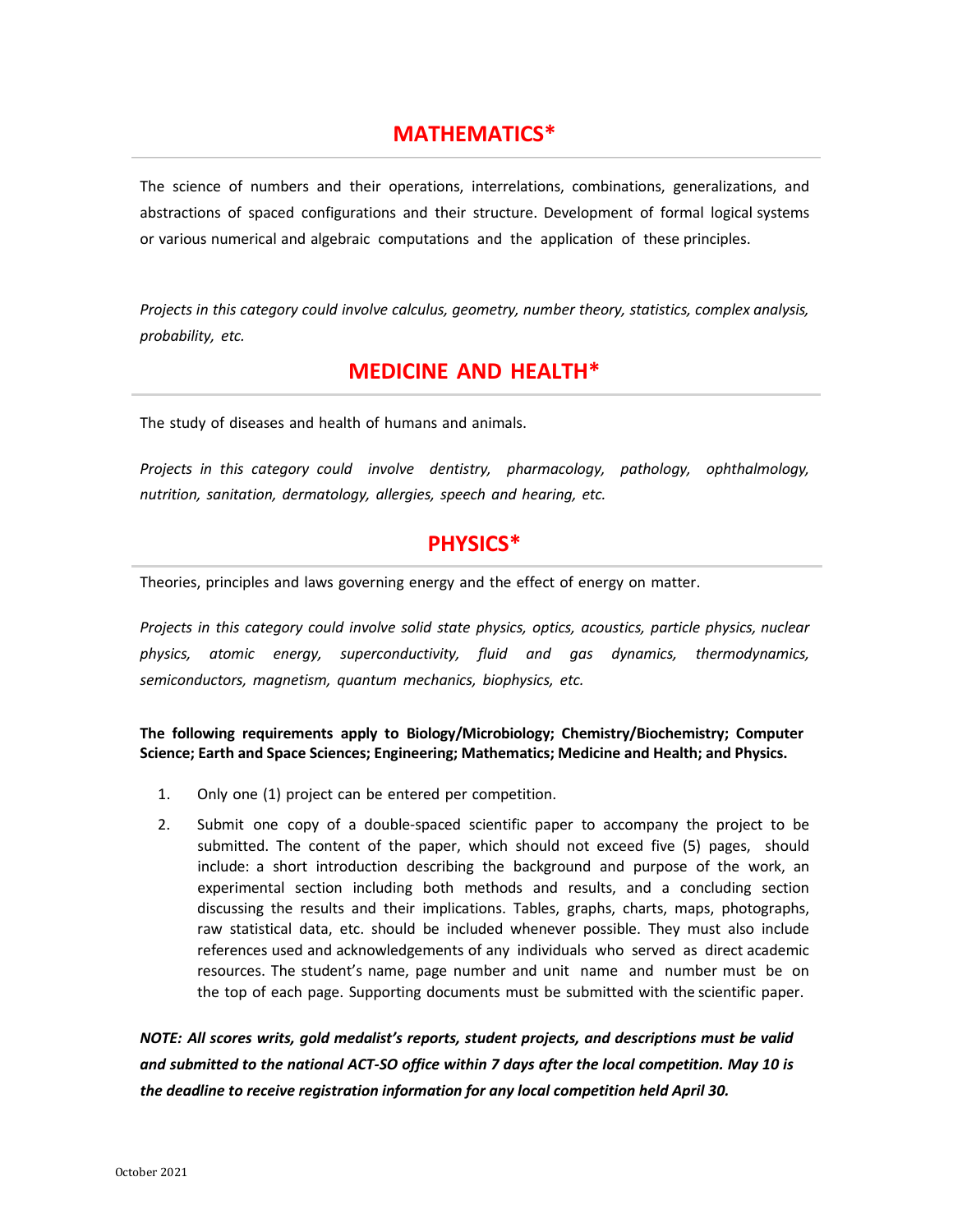- 3. The contestant is to make an oral presentation (minimum 5 minutes). This time limit does not include the time required for judge's questions and contestant to responses.
- 4. Contestants are responsible for providing their own equipment.
- 5. Contestants must provide a display board for each qualifying entry. No display boards are permitted to appear in more than one competition. Additionally, the content of each display board must be relevant to the competition. Items used for demonstrations can be transferred if needed.
- 6. The NAACP ACT-SO Program will provide electrical power and display tables upon request by May 10, 2022 (if applicable).
- 7. Contestants must submit a STEM Verification Form from a qualified scientist or science teacher with an earned professional degree or license. This person can also serve as a coach, working closely with the student during the course of the project to ensure the accuracy of the student's research and qualifications for entry. **A STEM Verification Form must be submitted for each qualifying STEM competition entry.**
- 8. STEM projects will be judged by the following criteria:
	- Quality of Research
		- ➢ Scientific Approach/Method (20)
		- $\triangleright$  Validity of Information (10)
		- $\triangleright$  Validity of Conclusion(s) (10)
	- Depth of Understanding Oral Presentation
		- $\triangleright$  Knowledge Gained and Creativity (20)
		- $\triangleright$  Thoroughness & Individual Work (20)
	- Written Report (10)
	- Visual Presentation (10)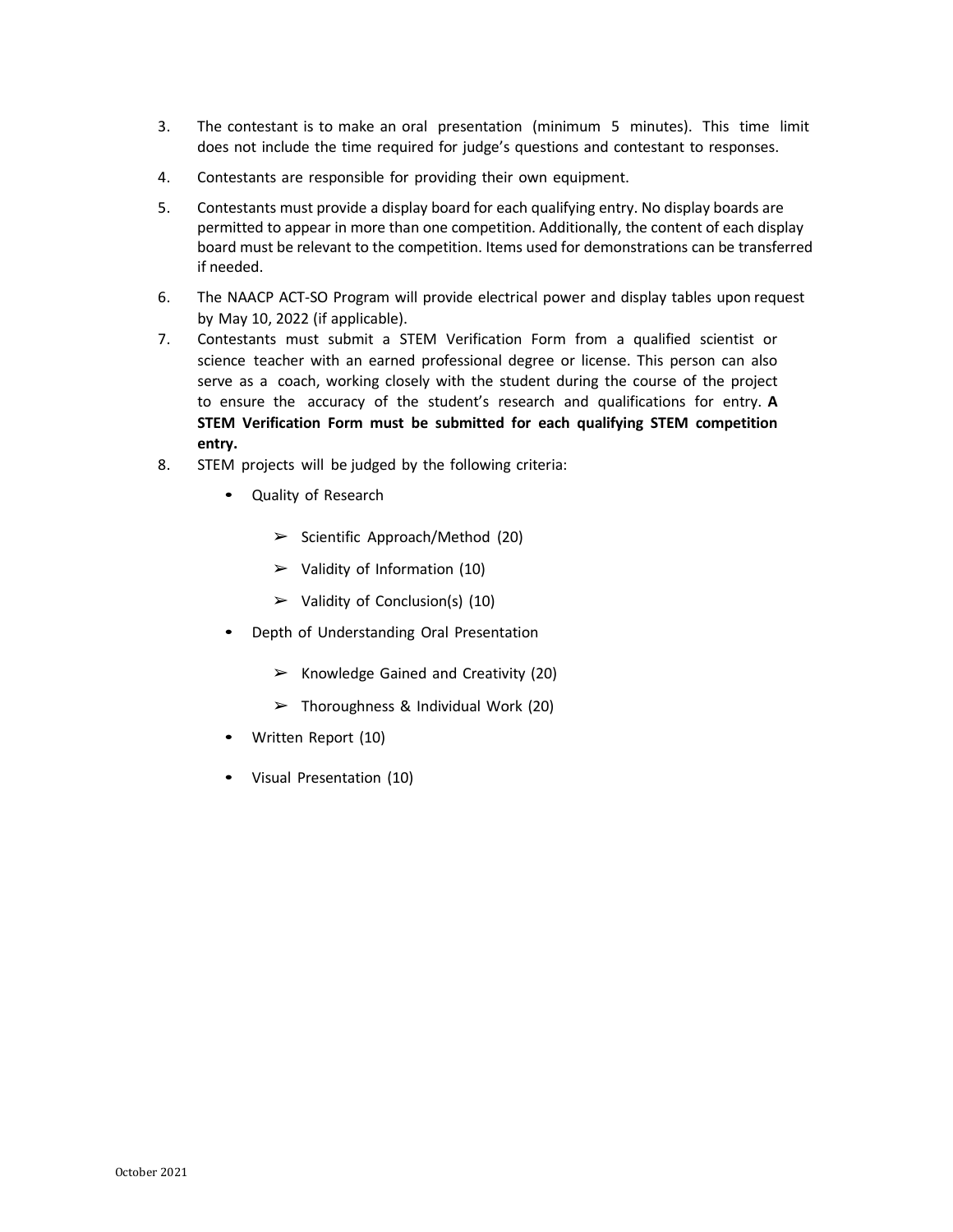Plans for and models of structures and outdoor spaces.

Examples may include but are not limited to**:** Building designs, landscape designs, interior designs, urban plans. Can include 2D work such as hand-drawn sketches, computer-aided designs, blueprints, and floor plans, OR 3D work such as scale models made from foam core, balsa wood, cardboard, wooden blocks, polystyrene, found or reused objects, etc.

#### **REQUIREMENTS:**

- 1. Only one (1) original project may be submitted. The project must be the creation of the competing contestant, rather than a replication of another architect's design.
- 2. Submit one copy of a double-spaced paper to accompany the project. The content of the paper, which should not exceed five (5) pages, should include overall statement of goals and processes, design objectives, the history of the project and execution of the project. The student's name, page number and branch must be on the top of each page.
- 3. Blueprints of the project must be  $24 \times 36$  inches in length or width. The contestant must also submit a site plan, floor plan, a minimum of two (2) elevations and a section of the design at appropriate scale.
- 4. Contestants are required to conduct a minimum five (5) minutes oral presentation, explaining his/her project. This time limit does not include the time required for the judges to ask questions and the contestant to respond to the judges.
- 5. Contestants are required to construct a scaled model of his or her project. (The national office will provide Display tables and electricity.)
- 6. Contestants must submit a STEM Verification Form from a qualified architect with an earned professional degree or license. This person can also serve as a coach, working closely with the student during the course of the project to ensure the accuracy of the student's research and qualification for entry.
- 7. Gold medalists advancing to the national competition will be required to upload images of their entries to a designated site.

*NOTE: All scores writs, gold medalist's reports, student projects, and descriptions must be valid and submitted to the national ACT-SO office within 7 days after the local competition. May 10 is the deadline to receive registration information for any local competition held April 30.*

- Complexity of Project/Originality (15)
- Planning and Space Concepts (10)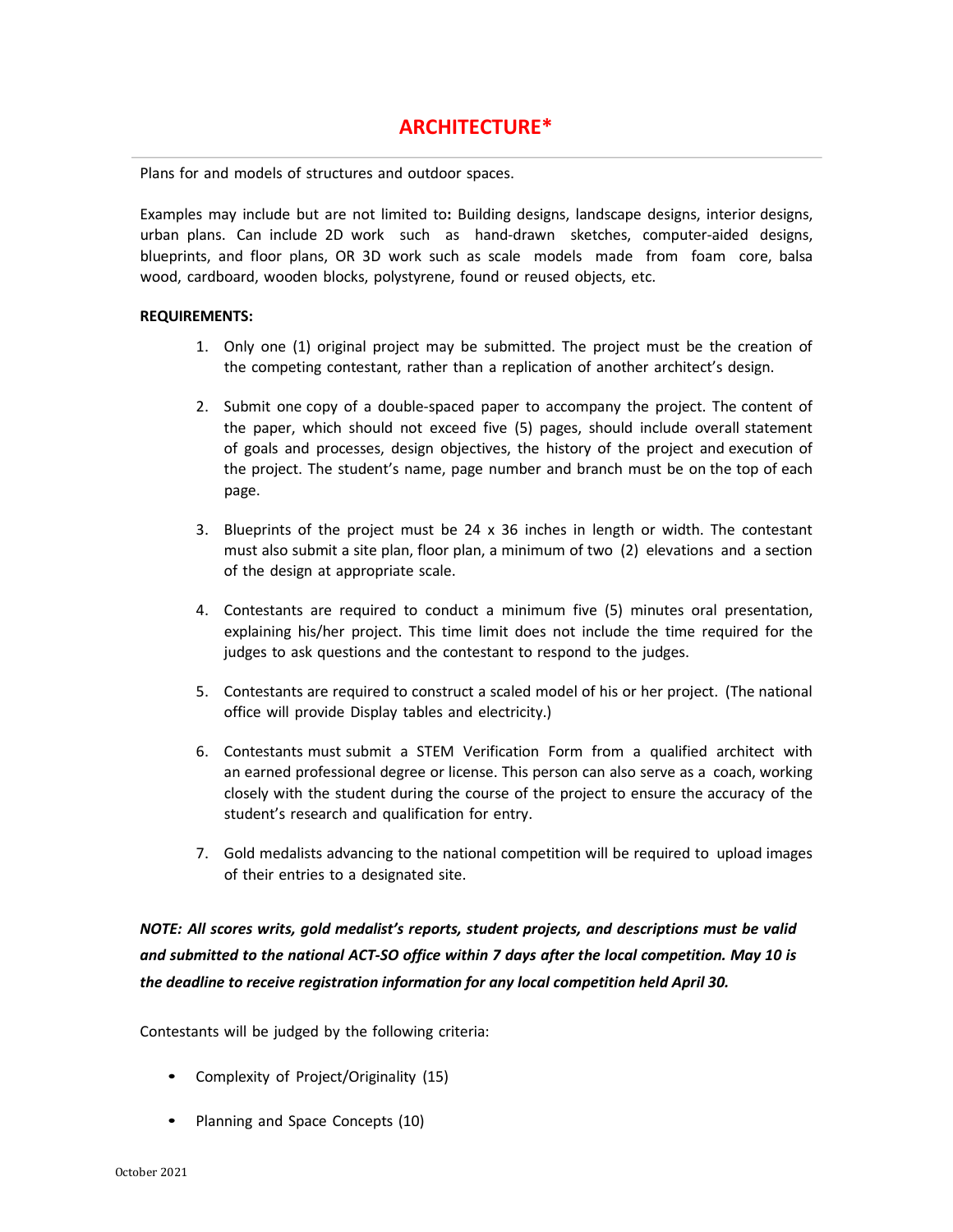- Aesthetics (10)
- Consistency and Validity of Design Concepts (10)
- Drawings (15)
- $\geq 1.$  Quality of line work
- $\geq$  2. Organization of drawings
- Model (10)
- ➢ Workmanship, Scale
- Site Analysis/Design (15)
	- ➢ Construction Materials/Methods of Construction (5)
- Written Statement (5)
	- ➢ Explaining Project, Establishing Parameters
	- ➢ Identifying Project Limitations and Design Objectives
- Verbal Presentation (5)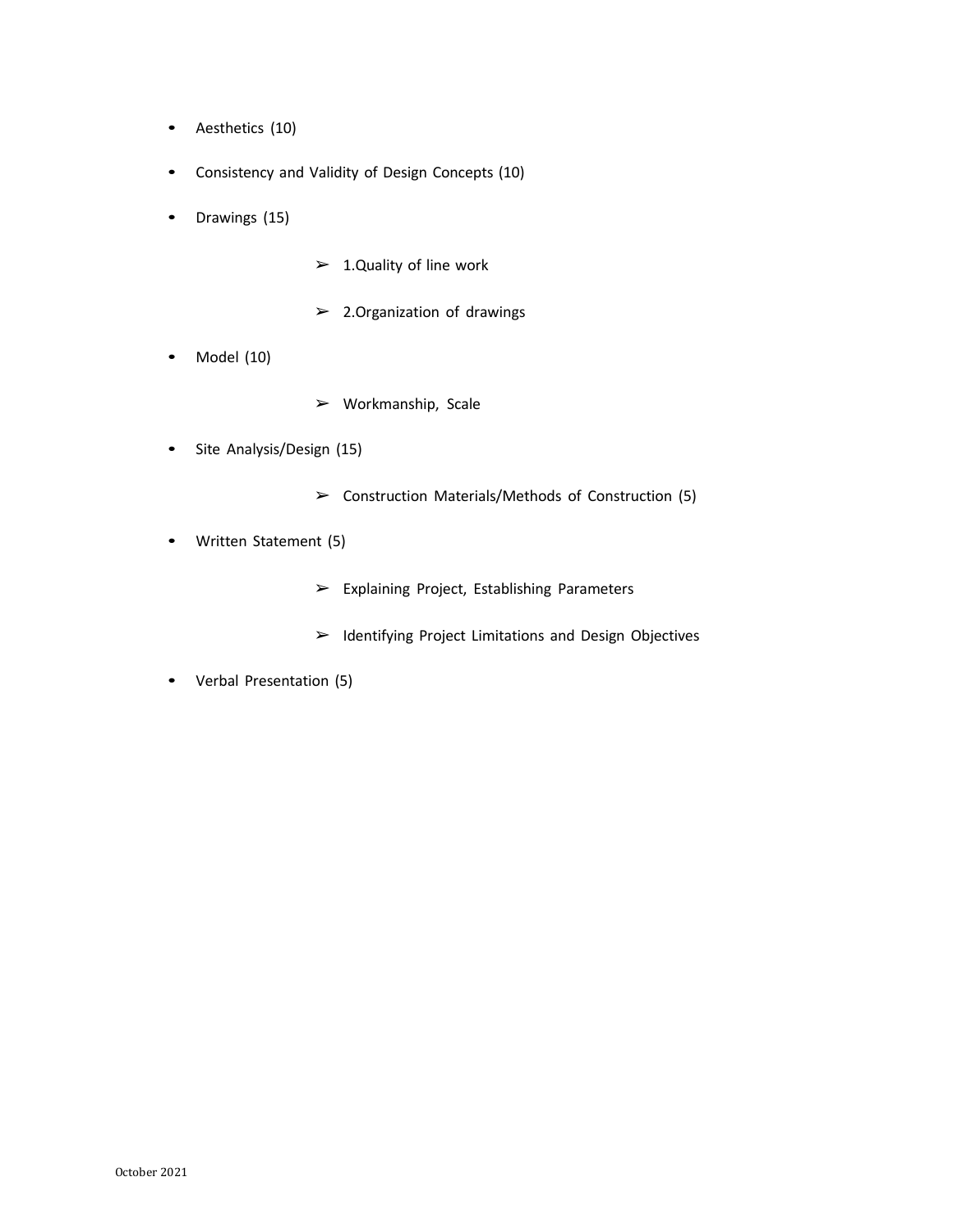### **DRAWING\***

The art of representing forms and figures on a surface by means of lines executed by hand or computer (digital) generated processes.

#### **REQUIREMENTS:**

- 1. Only one (1) project can be submitted.
- 2. The national office will provide easels.
- 3. The contestant is required to make an oral presentation, which will not exceed three (3) minutes, explaining the methods or techniques used in developing the project. Mounting and matting is preferred.
- 4. The submission should be no larger than 36 inches by 48 inches. Framing is optional.
- 5. The oral presentation must not exceed three (3) minutes.
- 6. Gold medalists advancing to the national competition level will be required to submit images of their entries via mail.

# *NOTE: All scores writs, gold medalists reports, student projects, and descriptions must be valid and submitted to the national ACT-SO office within 7 days after the local competition. May 10 is the deadline to receive registration information for any local competition held April 30.*

Contestants will be judged by the following criteria:

- Composition (20)
- Line/Form (20)
- Presentation (20)
- Technique/Craftsmanship (20)
- Theme (20)

\*\* A portion reprinted with permission from the Alliance for Young Artists & Writers\*\*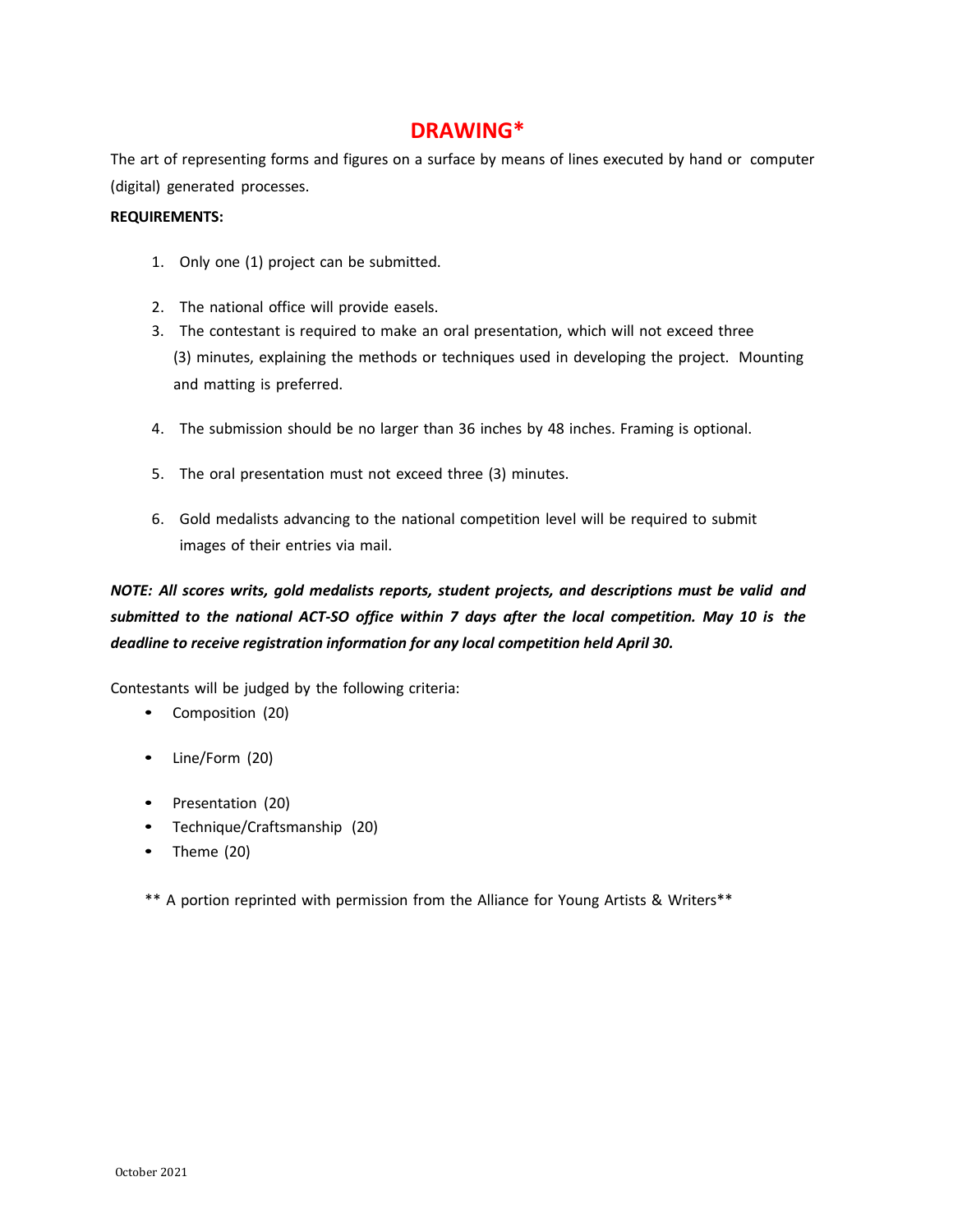# **FILMMAKING**

The art and process of making motion pictures.

#### **REQUIREMENTS:**

- 1. Only one (1) film is to be entered.
- 2. The running time of the film must not exceed five (5) minutes.
- 3. A storyboard or project theme must be associated with the film. Digitally rendered or manually produced storyboards can be submitted.

Please Note: Storyboards are NOT stills taken from the film; rather they are original drawings, sketches, etc. completed PRIOR to the execution of the film.

- 4. Only one (1) film is to be entered in DVD format.
- 5. The running time for the film must not exceed five (5) minutes excluding closing credits.
- 6. A playback unit will be provided.
- 7. Two (2) copies of the film should be submitted on a single DVD packaged in a standard 5 1/4 x 7 1/2 plastic DVD case. Do not put labels on the DVD
- 8. DVD's must be compatible with standard set-top DVD players.
- 9.The contestant must shoot all footage. The use of stock footage, or any other footage not shot by the contestant will result in immediate disqualification. Written permission or purchased/licensed material cannot be used.

*Do not simply burn a Quick Time or AVI file to a disc as data. This may render your film unplayable. Make sure your disc plays in a standard DVD player before you submit your entry.*

*NOTE: All scores writs, gold medalist's reports, student projects, and descriptions must be valid and submitted to the national ACT-SO office within 7 days after the local competition. May 10 is the deadline to receive registration information for any local competition held April 30.*

- Creative (25)
	- $\triangleright$  Storyboard (10) how effectively did the competitor execute the ideas presented on the storyboard in their piece?
	- $\triangleright$  Originality (15)- Did the competitor try to challenge him/her self to do something different and interesting. Did they have a new and interesting way of retelling an old story/concept? Creativity of approach or concept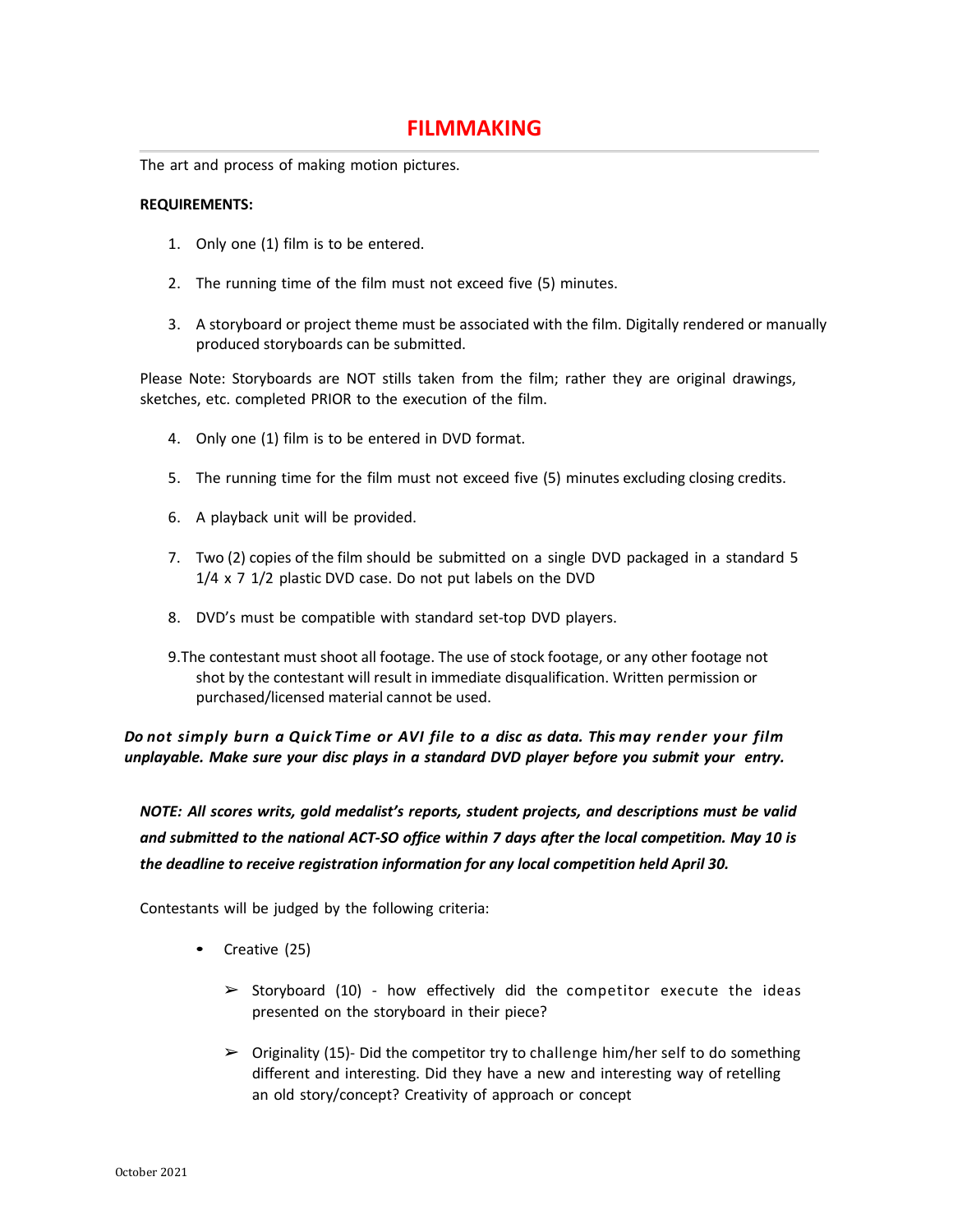- Production (35)
	- $\triangleright$  Direction/Structure (25) the use of camera, choice of shots to help convey the story, framing, camera movement, clarity of story
- Use of light (10) Are actors and/or environment lit effectively
- $\bullet$  Sound (15)
	- $\triangleright$  Use of audio effects/music (10)
	- $\triangleright$  Audibility (5) Is dialogue audible.
- Post Production (25)
	- $\triangleright$  Editing (20)– Approach in editing to tell the story more effectively.
	- $\triangleright$  Titles (5)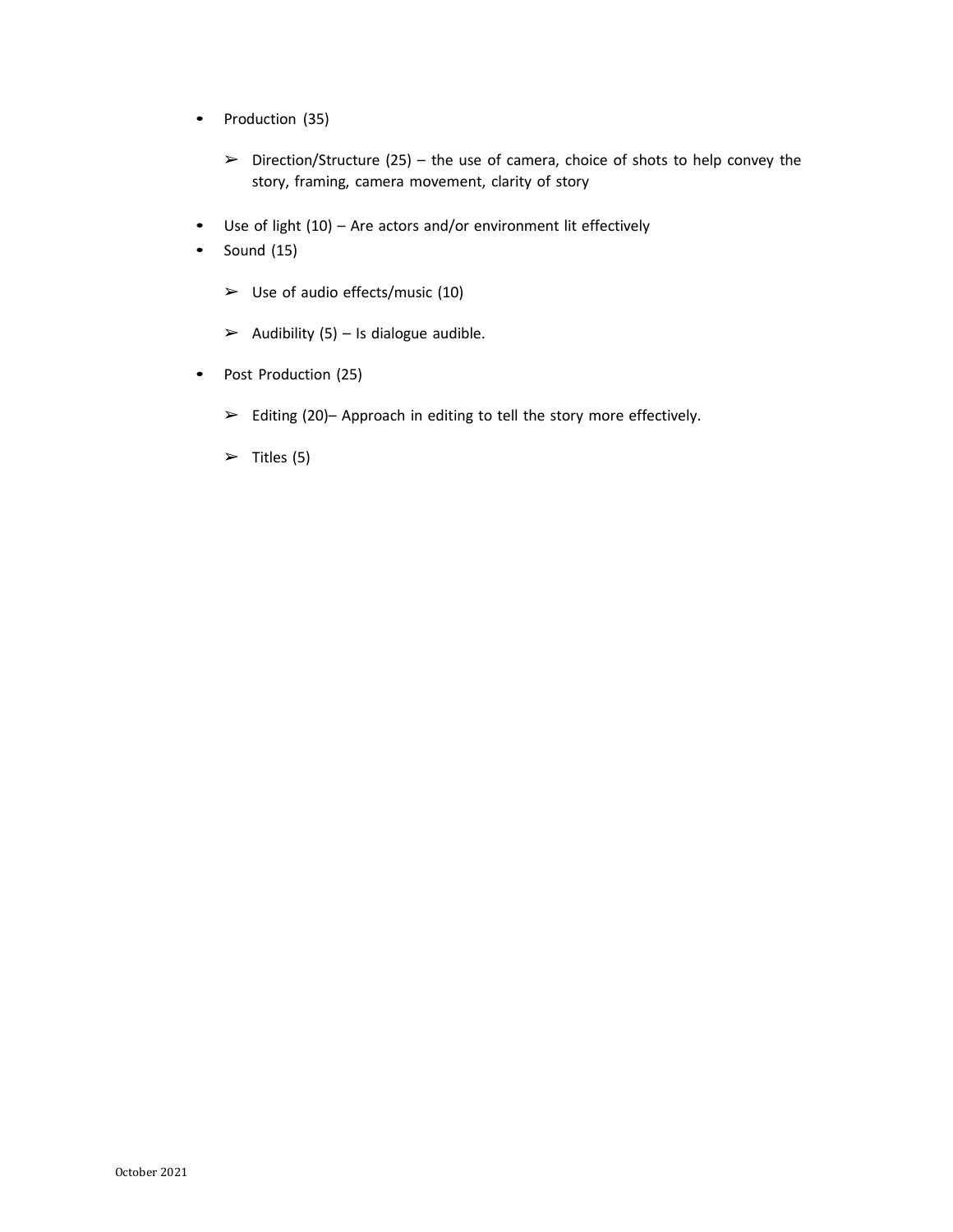# **PAINTING\***

Art created by applying pigment on a two-dimensional surface with a brush, knife, or hand and/or the manipulation of digital processes with a computer

Examples include but are not limited to: Oil, acrylic, watercolor, gouache, tempera, ink, encaustic, fresco, spray paint, etc. applied on canvas, canvas board, paper, mixed media or any flat surface.

#### **REQUIREMENTS:**

- 1. Only one (1) project can be entered.
- 2. The national office will provide easels.
- 3. The contestant is required to make an oral presentation, which will not exceed three (3) minutes, explaining the methods or techniques used in developing the project.
- 4. The contestant must be available to answer questions from the judges.
- 5. The submission should be no larger than 36 inches by 48 inches. Framing is optional.

# *NOTE: All scores writs, gold medalist's reports, student projects, and descriptions must be valid and submitted to the national ACT-SO office within 7 days after the local competition. May 10 is the deadline to receive registration information for any local competition held April 30.*

- Color (20)
- Composition (20)
- Craft (20)
- Line/Form (20)
- Theme (20)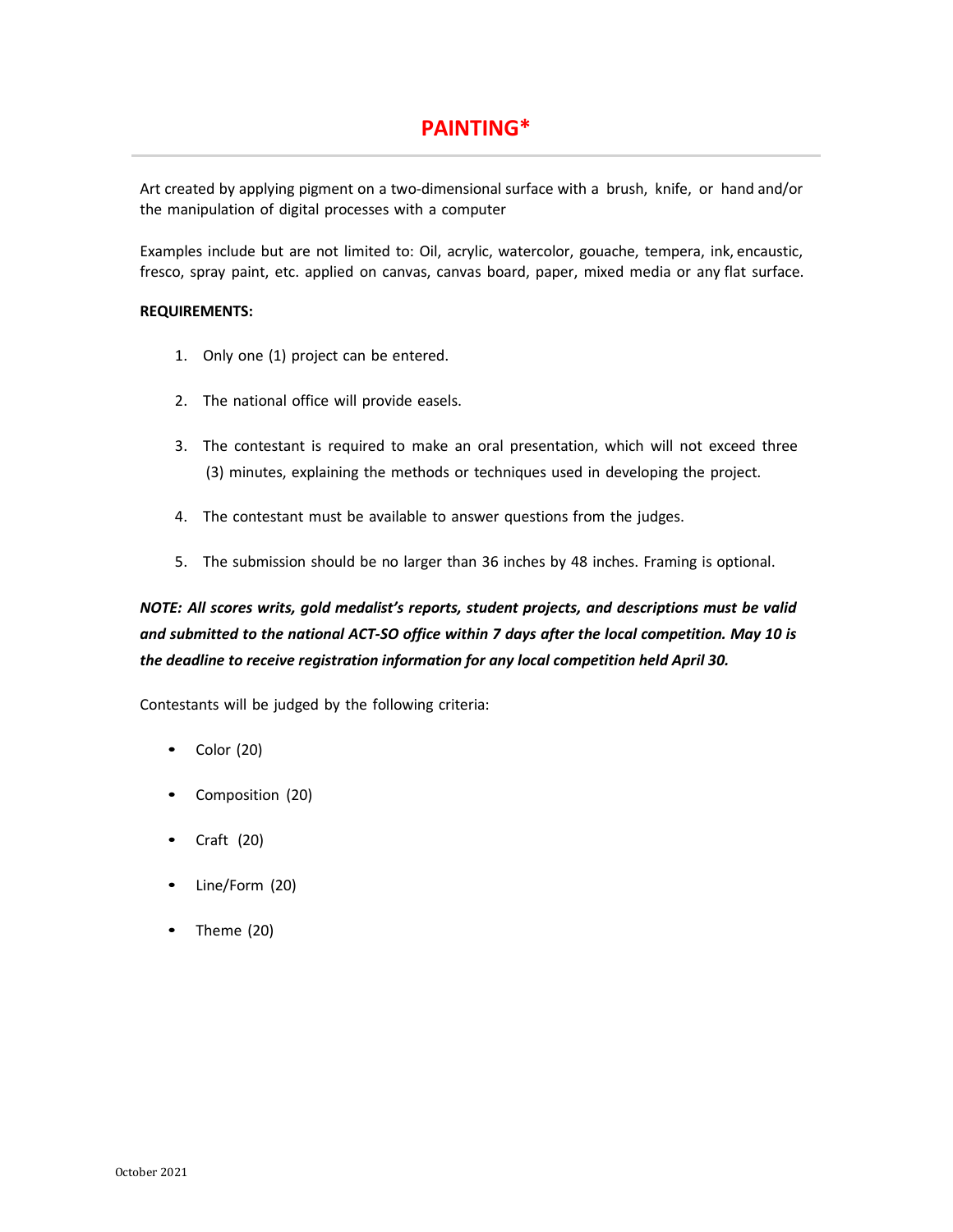# **PHOTOGRAPHY\***

The process, art and technique of capturing images with an analog or digital camera

Examples include but are not limited to: Black and white photographs, color photographs, digital or analog photographs, photograms, other experimental photography, etc.

#### **REQUIREMENTS:**

- 1. No more than six (6) photographs can be submitted or one (1) collage of work.
- 2. The photographs and/or mounting boards must be no larger than 20x16 inches and mounted on white, black, or gray color boards.
- 3. The contestant is required to make a minimum three (3) minute oral presentation, explaining the methods or techniques used in developing the project.
- 4. The National Office will provide display tables.
- 5. All photos must be the contestants' original work. Contestants entering unoriginal work will be disqualified.
- 6. Composite images, and photomontages are permitted, however, each element of the composite image/photomontage must be the student's original photograph. Digital composites are allowed.

*NOTE: All scores writs, gold medalist's reports, student projects, and descriptions must be valid and submitted to the national ACT-SO office within 7 days after the local competition. May 10 is the deadline to receive registration information for any local competition held April 30.*

- Choice of Medium (15)
- Cleanness (15)
- Composition (20)
- Effective use of Light (35)
- Viewer Involvement (15)